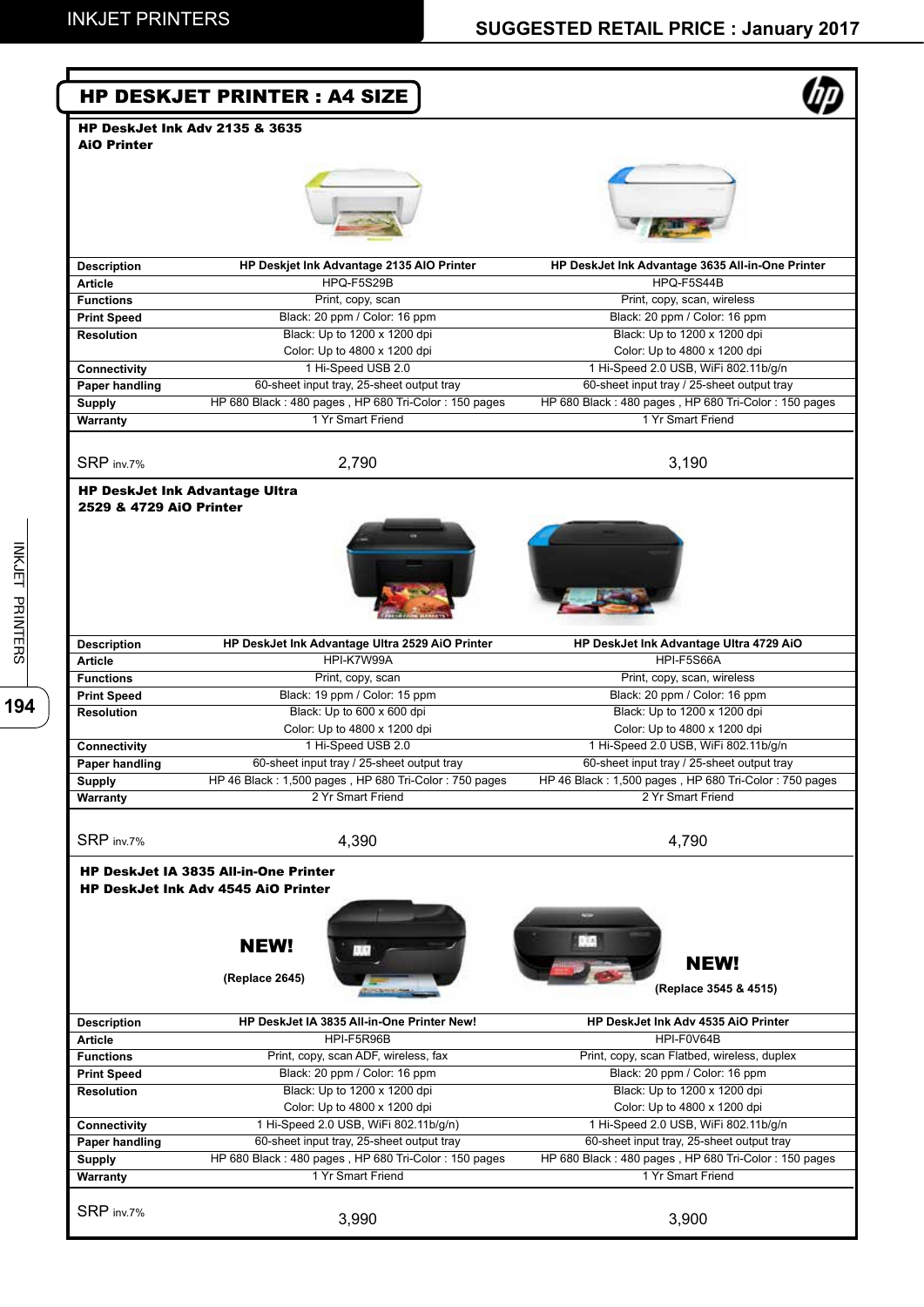**195**INKJET PRINTERS

195

**NKJET PRINTERS** 



**HP SmartFriend Warranty : เปลี่ยนเครื่องถึงบ้านทั่วประเทศ 77 จังหวัด ภายใน 3 วันทำ การ**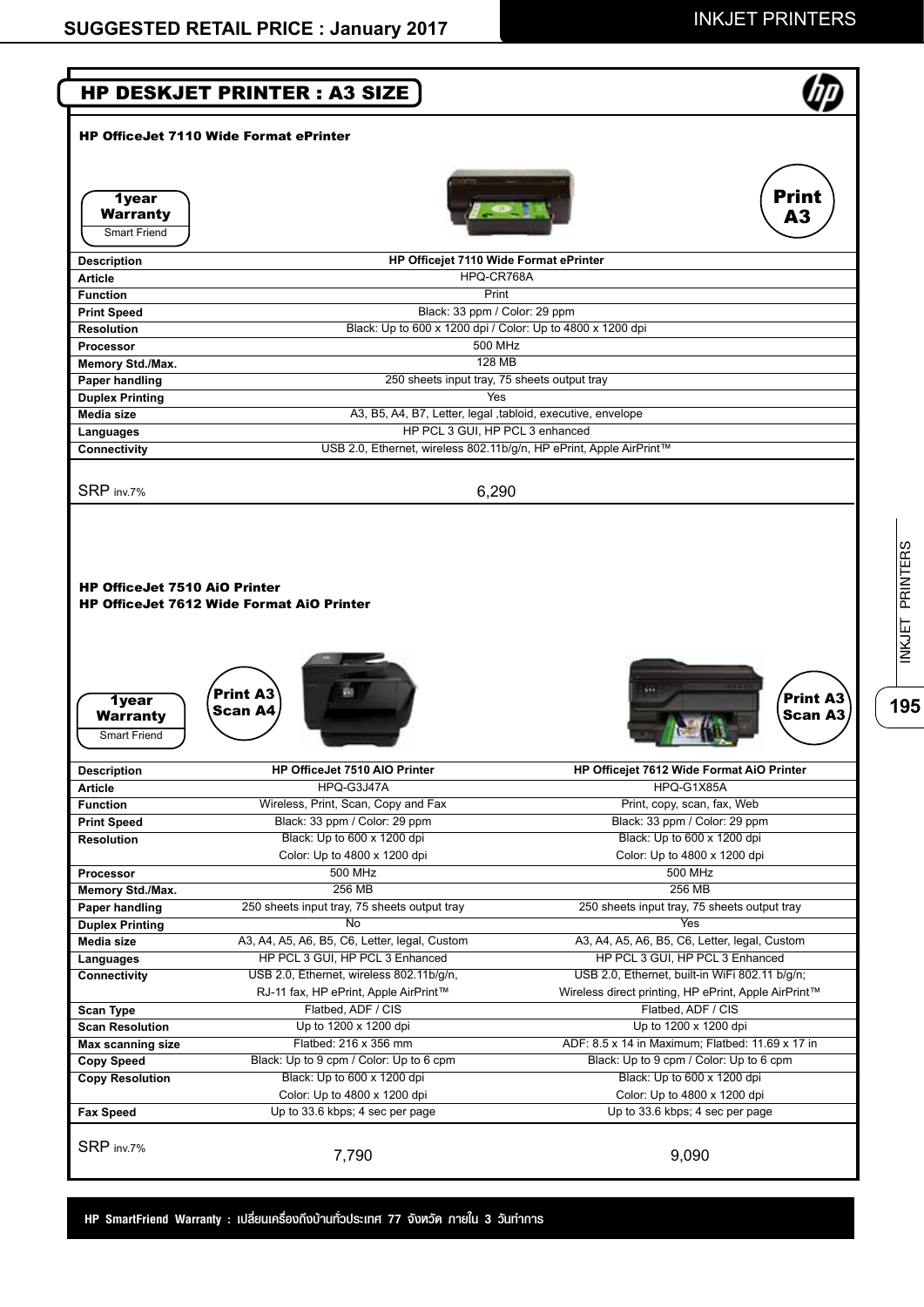# **SUGGESTED RETAIL PRICE : January 2017**

| <b>HP DesignJet</b>                                                 |                                                                                                               |                                                                                                               |
|---------------------------------------------------------------------|---------------------------------------------------------------------------------------------------------------|---------------------------------------------------------------------------------------------------------------|
| HP DesignJet T120 24" ePrinter<br>1 Year Warranty NBD               |                                                                                                               |                                                                                                               |
|                                                                     |                                                                                                               |                                                                                                               |
| Description                                                         |                                                                                                               | HP Designjet T120 24-in ePrinter                                                                              |
| Article                                                             |                                                                                                               | HPQ-CQ891A<br><b>HP</b> Thermal Inkjet                                                                        |
| Print technology<br>Line drawings                                   |                                                                                                               | 70 sec/page on A1/D, 40 A1/D prints per hour                                                                  |
| Color images                                                        |                                                                                                               | 22.4 m2/hr (241 ft2/hr) on coated media                                                                       |
| Color                                                               |                                                                                                               | 4 (1 each black, cyan, magenta, yellow)                                                                       |
| Media handing / Document Finishing                                  |                                                                                                               | Sheet feed, roll feed, input tray, automatic cutter                                                           |
| Print resolution<br>Memory / Hard disk                              |                                                                                                               | Up to 1200 x 1200 dpi<br>256 MB / None                                                                        |
| Connectivity                                                        |                                                                                                               | Fast Ethernet (100Base-T), Hi-Speed USB 2.0, wireless                                                         |
| <b>Print Languages</b>                                              |                                                                                                               | HP PCL 3 GUI, JPEG                                                                                            |
| Line accuracy                                                       |                                                                                                               | $+/- 0.1%$                                                                                                    |
| Media size                                                          |                                                                                                               | 8.3 to 24-in wide sheets; 11 to 24-in rolls                                                                   |
| SRP inv.7%                                                          |                                                                                                               | 55,640                                                                                                        |
| HP DesignJet T520 24" & 36" ePrinter<br>1 Year Warranty NBD         |                                                                                                               |                                                                                                               |
| Description                                                         | HP Designjet T520 24-in ePrinter                                                                              | HP THP Designjet T520 36-in ePrinter                                                                          |
| Article                                                             | HPQ-CQ890A                                                                                                    | HPQ-CQ893A                                                                                                    |
| Print technology                                                    | HP Thermal Inkjet                                                                                             | HP Thermal Inkjet                                                                                             |
| Line drawings                                                       | 35 sec/page on A1/D, 70 A1/D prints per hour                                                                  | 35 sec/page on A1/D, 70 A1/D prints per hour                                                                  |
| Color images<br>Color                                               | 25.6 m <sup>2</sup> /hr/ (275 ft <sup>2</sup> /hr) on coated media<br>4 (1 each black, cyan, magenta, yellow) | 25.6 m <sup>2</sup> /hr/ (275 ft <sup>2</sup> /hr) on coated media<br>4 (1 each black, cyan, magenta, yellow) |
| Media handing / Document Finishing                                  | Sheet feed, roll feed, input tray, media bin, automatic cutter                                                | Sheet feed, roll feed, input tray, media bin, automatic cutter                                                |
| Print resolution                                                    | Up to 2400 x 1200 dpi                                                                                         | Up to 2400 x 1200 dpi                                                                                         |
| Memory / Hard disk                                                  | 1 GB / None                                                                                                   | 1 GB / None                                                                                                   |
| Connectivity<br><b>Print Languages</b>                              | Fast Ethernet (100Base-T), Hi-Speed USB 2.0, wireless<br>HP-GL/2, HP-RTL, HP PCL 3 GUI, JPEG, CALS G4         | Fast Ethernet (100Base-T), Hi-Speed USB 2.0, wireless<br>HP-GL/2, HP-RTL, HP PCL 3 GUI, JPEG, CALS G4         |
| Line accuracy                                                       | $+/- 0.1%$                                                                                                    | $+/- 0.1%$                                                                                                    |
| Media size                                                          | 8.3 to 24-in wide sheets; 11 to 24-in rolls                                                                   | 8.3 to 36-in wide sheets; 11 to 36-in rolls                                                                   |
| SRP inv.7%                                                          | 87,740                                                                                                        | 125,190                                                                                                       |
| HP DesignJet T730 36" Printer<br>2 Year Warranty NBD<br>Description | HP DesignJet T730 36in Printer New!                                                                           |                                                                                                               |
| Article                                                             | HPI-F9A29B                                                                                                    |                                                                                                               |
| Print technology                                                    | HP Thermal Inkjet                                                                                             |                                                                                                               |
| Line drawings<br>Color                                              | 25 sec/page on A1/D, 82 A1/D prints per hour<br>4 (1 each cyan, magenta, yellow, matte black)                 |                                                                                                               |
| Media handing / Document Finishing                                  | Sheet feed, roll feed, input tray, media bin, automatic cutter                                                |                                                                                                               |
| Print resolution                                                    | Up to 2400 x 1200 optimized dpi                                                                               |                                                                                                               |
| Memory / Hard disk                                                  | 1 GB / None                                                                                                   |                                                                                                               |
| Connectivity                                                        | Gigabit Ethernet (1000Base-T), wireless, Hi-Speed USB 2.0 certified                                           |                                                                                                               |
| <b>Print Languages</b>                                              | connector<br>HP-GL/2, HP-RTL, TIFF, JPEG, CALS G4, HP PCL 3 GUI, URF                                          |                                                                                                               |
| Line accuracy                                                       | $+/- 0.1%$                                                                                                    |                                                                                                               |
| Media size                                                          | Input tray: A4, A3; manual feed: A2, A1, A0                                                                   |                                                                                                               |
| SRP inv.7%                                                          | 130,540                                                                                                       |                                                                                                               |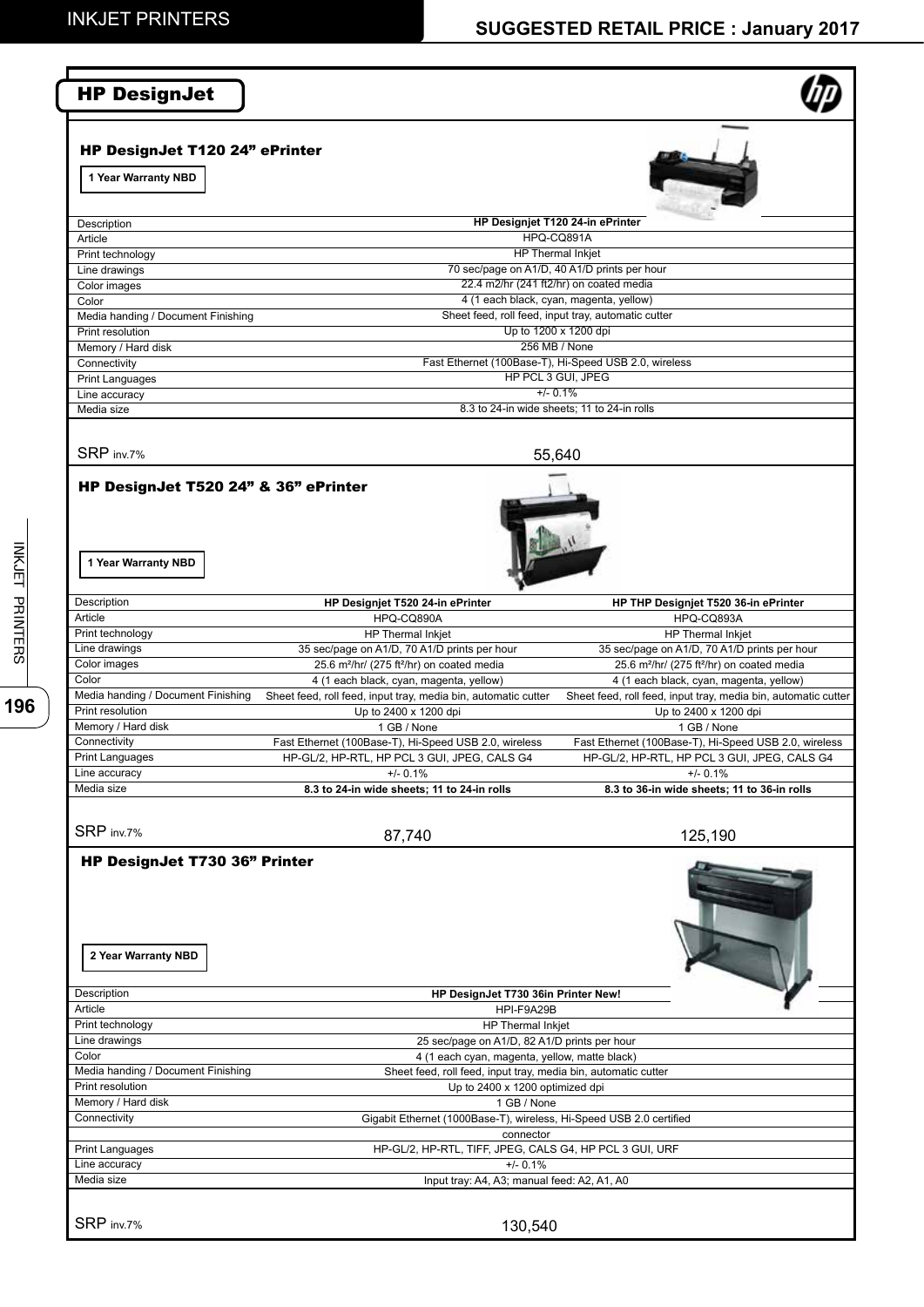| <b>HP DesignJet</b>                                      |                                                                                                             |                                                                                                                                                                     |
|----------------------------------------------------------|-------------------------------------------------------------------------------------------------------------|---------------------------------------------------------------------------------------------------------------------------------------------------------------------|
| HP DesignJet T790 24" ePrinter &                         | HP DesignJet T790 24" PostscriptPrinter                                                                     |                                                                                                                                                                     |
| 3 Year Warranty NBD                                      |                                                                                                             |                                                                                                                                                                     |
| Description                                              | HP Designjet T790 24-in E-PRINTER                                                                           | HP Designjet T790 24-in PS E-PRINTER                                                                                                                                |
| Article                                                  | HPQ-CR647A                                                                                                  | HPQ-CR648A                                                                                                                                                          |
| Print technology                                         | HP Thermal Inkjet                                                                                           | <b>HP Thermal Inkjet</b>                                                                                                                                            |
| Line drawings                                            | 21 sec/page on A1/D, 120 A1/D prints per hour                                                               | 21 sec/page on A1/D, 120 A1/D prints per hour                                                                                                                       |
| Speed Line drawing                                       | 400 ft <sup>2</sup> /hr (color image on coated paper)                                                       | 400 ft <sup>2</sup> /hr (color image on coated paper)                                                                                                               |
| Color<br>Media handing /<br>Document Finishing           | 6 (1 each cyan, magenta, yellow, matte black, photo black, gray)<br>Sheet feed, roll feed, automatic cutter | 6 (1 each cyan, magenta, yellow, matte black, photo black, gray)<br>Sheet feed, roll feed, automatic cutter                                                         |
| Print resolution                                         | Up to 2400 x 1200 optimized dpi                                                                             | Up to 2400 x 1200 optimized dpi                                                                                                                                     |
| Memory / Hard disk                                       | 8 GB (virtual) / 160 GB                                                                                     | 8 GB (virtual) / 160 GB                                                                                                                                             |
| Connectivity                                             | Fast Ethernet (100Base-T), Hi-Speed USB 2.0,                                                                | Fast Ethernet (100Base-T), Hi-Speed USB 2.0,                                                                                                                        |
|                                                          | EIO Jetdirect accessory slot                                                                                | EIO Jetdirect accessory slot                                                                                                                                        |
| <b>Print Languages</b>                                   | HP-GL/2, TIFF, JPEG, CALS G4, HP PCL 3 GUI                                                                  | Adobe PostScript 3; Adobe PDF 1.7, HP-GL/2, TIFF, JPEG, CALS G4,                                                                                                    |
|                                                          |                                                                                                             | HP PCL 3 GUI                                                                                                                                                        |
| Line accuracy                                            | $+/- 0.1%$                                                                                                  | $+/- 0.1%$                                                                                                                                                          |
| Media size                                               | A4; A3; A2; A1                                                                                              | A4; A3; A2; A1                                                                                                                                                      |
| SRP inv.7%                                               | 128,400                                                                                                     | 186,180                                                                                                                                                             |
| HP DesignJet T795 44" ePrinter                           |                                                                                                             |                                                                                                                                                                     |
|                                                          |                                                                                                             |                                                                                                                                                                     |
| 2 Year Warranty NBD                                      |                                                                                                             |                                                                                                                                                                     |
| Description                                              |                                                                                                             | HP Designjet T795 44-in ePrinter                                                                                                                                    |
| Article                                                  |                                                                                                             | HPQ-CR649C                                                                                                                                                          |
| Print technology                                         |                                                                                                             | <b>HP Thermal Inkjet</b>                                                                                                                                            |
| Line drawings                                            |                                                                                                             | 28 sec/page on A1/D, 103 A1/D prints per hour                                                                                                                       |
| Speed Line drawing                                       |                                                                                                             | 445 ft <sup>2</sup> /hr (color image on coated paper)                                                                                                               |
| Color                                                    |                                                                                                             | 6 (1 each cyan, magenta, yellow, matte black, photo black, gray)                                                                                                    |
| Media handing /                                          |                                                                                                             | Sheet feed, roll feed, automatic cutter                                                                                                                             |
| Document Finishing                                       |                                                                                                             |                                                                                                                                                                     |
| Print resolution                                         |                                                                                                             | Up to 2400 x 1200 optimized dpi                                                                                                                                     |
| Memory / Hard disk<br>Connectivity                       |                                                                                                             | 16 GB (virtual) / 160 GB hard disk (available with PostScript Upgrade)<br>"Gigabit Ethernet (1000Base-T), Hi-Speed USB 2.0 certified, EIO Jetdirect accessory slot" |
| <b>Print Languages</b>                                   |                                                                                                             | HP-GL/2, TIFF, JPEG, CALS G4, HP PCL 3 GUI                                                                                                                          |
| Line accuracy                                            |                                                                                                             | $+/- 0.1%$                                                                                                                                                          |
| Media size                                               |                                                                                                             | "A4; A3; A2; A1; A0"                                                                                                                                                |
|                                                          |                                                                                                             |                                                                                                                                                                     |
| SRP inv.7%                                               |                                                                                                             | 161,570                                                                                                                                                             |
| HP DesignJet T830 36" MFP Printer<br>2 Year Warranty NBD |                                                                                                             |                                                                                                                                                                     |
| Description                                              |                                                                                                             | HP DesignJet T830 36in MFP Printer New!                                                                                                                             |
| Article                                                  |                                                                                                             | <b>HPI-P9A308</b>                                                                                                                                                   |
| Print technology                                         |                                                                                                             | HP Thermal Inkjet                                                                                                                                                   |
| Line drawings                                            |                                                                                                             | 25 sec/page on A1/D, 82 A1/D prints per hour                                                                                                                        |
| Color                                                    |                                                                                                             | 4 (1 each cyan, magenta, yellow, matte black)                                                                                                                       |
| Media handing / Document Finishing                       |                                                                                                             | Sheet feed, roll feed, input tray, media bin, automatic cutter                                                                                                      |
| Print resolution                                         |                                                                                                             | Up to 2400 x 1200 optimized dpi                                                                                                                                     |
| Memory / Hard disk                                       |                                                                                                             | 1 GB / None                                                                                                                                                         |
| Connectivity                                             |                                                                                                             | Gigabit Ethernet (1000Base-T), Wi-Fi, Hi-Speed USB 2.0 certified connector                                                                                          |
| <b>Print Languages</b>                                   |                                                                                                             | HP-GL/2, HP-RTL, TIFF, JPEG, CALS G4, HP PCL 3 GUI, URF                                                                                                             |
| Line accuracy                                            |                                                                                                             | $+/- 0.1%$                                                                                                                                                          |
| Scan Speed                                               |                                                                                                             | Color: up to 3.81 cm/sec (1.5 in/sec) / Grayscale: up to 11.43 cm/sec (4.5 in/sec)'                                                                                 |
| Scan resolution                                          |                                                                                                             | 600 dpi                                                                                                                                                             |
| Media size                                               |                                                                                                             | Input tray: A4, A3; manual feed: A2, A1, A0                                                                                                                         |
|                                                          |                                                                                                             |                                                                                                                                                                     |
| SRP inv.7%                                               |                                                                                                             | 150,870                                                                                                                                                             |

 $\overline{197}$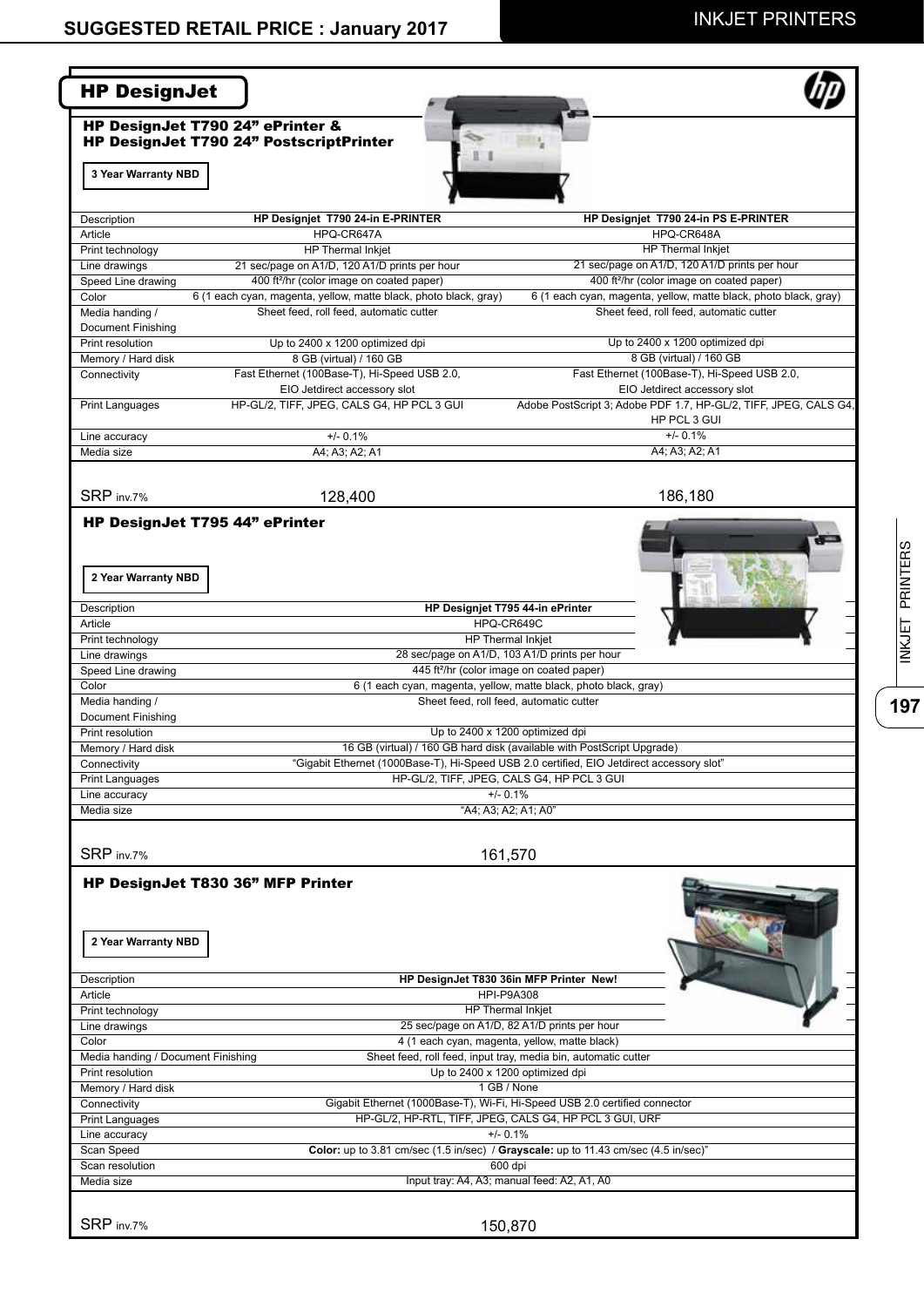| <b>HP DesignJet</b>                                            |                                                                                                                     |                                                                                                     |
|----------------------------------------------------------------|---------------------------------------------------------------------------------------------------------------------|-----------------------------------------------------------------------------------------------------|
| HP DesignJet T930 36" ePrinter<br>& T930 36" PostscriptPrinter |                                                                                                                     |                                                                                                     |
| 2 Year Warranty NBD                                            |                                                                                                                     |                                                                                                     |
| Description                                                    | HP Designjet T930 36" ePrinter                                                                                      | HP Designjet T930 PS 36" ePrinter                                                                   |
| Article                                                        | HPI-L2Y21A                                                                                                          | HPI-L2Y22A                                                                                          |
| Print technology                                               | <b>HP Thermal Inkiet</b>                                                                                            | <b>HP</b> Thermal Inkiet                                                                            |
| Line drawings                                                  | 21 sec/page on A1/D, 120 A1/D prints per hour                                                                       | 21 sec/page on A1/D, 120 A1/D prints per hour                                                       |
| Color                                                          | 6 (1 each cyan, gray, magenta, matte black, photo black, yellow)                                                    | 6 (1 each cyan, gray, magenta, matte black, photo black, yellow)                                    |
|                                                                | "Input: automatic front-loading roll feed, sheet feed;                                                              |                                                                                                     |
| Media handing                                                  |                                                                                                                     | "Input: automatic front-loading roll feed, sheet feed;                                              |
| Document Finishing                                             | Output: integrated output stacking tray (from A4/A to AO/E, with up to                                              | Output: integrated output stacking tray (from A4/A to AO/E, with up to                              |
|                                                                | 50 A1/D-size capacity), media bin, automatic cutter"                                                                | 50 A1/D-size capacity), media bin, automatic cutter"                                                |
| Print resolution                                               | Up to 2400 x 1200 optimized dpi                                                                                     | Up to 2400 x 1200 optimized dpi                                                                     |
| Memory / Hard disk                                             | "64 GB (file processing) 320 GB hard disk"                                                                          | "64 GB (file processing) 320 GB hard disk"                                                          |
| Connectivity                                                   | Gigabit Ethernet (1000Base-T)                                                                                       | Gigabit Ethernet (1000Base-T)                                                                       |
| Print Languages                                                | HP-GL/2, HP-RTL, TIFF, JPEG, CALS G4,                                                                               | PostScript® Printer: Adobe PostScript 3, Adobe PDF 1.7 Extension Level 3,                           |
|                                                                | HP-PCL3GUI, URF                                                                                                     | HP-GL/2, HP-RTL, TIFF, JPEG, CALS G4, HP-PCL3GUI, URF                                               |
| Line accuracy                                                  | $+/- 0.1%$                                                                                                          | $+/- 0.1%$                                                                                          |
| Media size                                                     | A4; A3; A2; A1; A0                                                                                                  | A4; A3; A2; A1; A0                                                                                  |
| SRP inv 7%                                                     | 161,570                                                                                                             | 194,740                                                                                             |
|                                                                | HP DesignJet T1530 36" ePrinter                                                                                     |                                                                                                     |
| & T1530 36" PostscriptPrinter                                  |                                                                                                                     |                                                                                                     |
| 2 Year Warranty NBD                                            |                                                                                                                     |                                                                                                     |
| Description                                                    | HP DesignJet T1530 36in Printer New!                                                                                | HP DesignJet T1530 36in PS Printer New!                                                             |
| Article                                                        | HPI-L2Y23A                                                                                                          | HPI-L2Y24A                                                                                          |
| Print technology                                               | HP Thermal Inkjet                                                                                                   | HP Thermal Inkjet                                                                                   |
| Line drawings                                                  | 21 sec/page on A1/D, 120 A1/D prints per hour                                                                       | 21 sec/page on A1/D, 120 A1/D prints per hour                                                       |
| Color                                                          | 6 (1 each cyan, gray, magenta, matte black, photo black, yellow)                                                    | 6 (1 each cyan, gray, magenta, matte black, photo black, yellow)                                    |
| Media handing                                                  | Input: two automatic front-loading roll feeds, smart roll switching, sheet feed                                     | Input: two automatic front-loading roll feeds, smart roll switching, sheet feed                     |
|                                                                |                                                                                                                     |                                                                                                     |
| Document Finishing                                             | Output: integrated output stacking tray (from A4/A to AO/E, with up to                                              | Output: integrated output stacking tray (from A4/A to AO/E, with up to                              |
|                                                                | 50 A1/D-size capacity), media bin, automatic cutter<br>Up to 2400 x 1200 optimized dpi                              | 50 A1/D-size capacity), media bin, automatic cutter                                                 |
| Print resolution<br>Memory / Hard disk                         |                                                                                                                     | Up to 2400 x 1200 optimized dpi<br>96 GB (file processing) 500 GB hard disk                         |
|                                                                | 96 GB (file processing) 500 GB hard disk                                                                            | Gigabit Ethernet (1000 Base-T)                                                                      |
| Connectivity                                                   | Gigabit Ethernet (1000 Base-T)                                                                                      |                                                                                                     |
| <b>Print Languages</b>                                         | HP-GL/2, HP-RTL, TIFF, JPEG, CALS G4,                                                                               | Adobe PostScript 3, Adobe PDF 1.7 Extension Level                                                   |
|                                                                | HP-PCL3GUI, URF                                                                                                     | 3, HP-GL/2, HP-RTL, TIFF, JPEG, CALS G4, HP-PCL3GUI, URF                                            |
| Line accuracy                                                  | $+/- 0.1%$                                                                                                          | $+/- 0.1%$                                                                                          |
| Media size                                                     | A4; A3; A2; A1; A0                                                                                                  | A4; A3; A2; A1; A0                                                                                  |
| SRP inv.7%                                                     | 271,780                                                                                                             | 327,420                                                                                             |
| 2 Year Warranty NBD                                            | HP DesignJet T2530 36" MF Printer<br>& T530 36" MF PostscriptPrinter                                                |                                                                                                     |
| Description                                                    | HP DesignJet T2530 36in MF Printer New!                                                                             | HP DesignJet T2530 36in PS MF Printer New!                                                          |
| Article                                                        | HPI-L2Y25A                                                                                                          | HPI-L2Y26A                                                                                          |
| Print technology                                               | <b>HP</b> Thermal Inkjet                                                                                            | HP Thermal Inkjet                                                                                   |
| Line drawings                                                  | 21 sec/page on A1/D, 120 A1/D prints per hour                                                                       | 21 sec/page on A1/D, 120 A1/D prints per hour                                                       |
| Color                                                          | 6 (1 each cyan, gray, magenta, matte black, photo black, yellow)                                                    | 6 (1 each cyan, gray, magenta, matte black, photo black, yellow)                                    |
| Media handing                                                  | Input: two automatic front-loading roll feeds, smart roll switching, sheet feed; Output: integrated                 | Input: two automatic front-loading roll feeds, smart roll switching, sheet feed; Output: integrated |
|                                                                | Document Finishing output stacking tray (from A4/A to AO/E, with up to 50 A1/D-size capacity), media bin, automatic | output stacking tray (from A4/A to AO/E, with up to 50 A1/D-size capacity), media bin, automatic    |
|                                                                | cutter; Scanner: straight-through scan paper path for sheet and cardboard originals                                 | cutter; Scanner: straight-through scan paper path for sheet and cardboard originals                 |
| Print resolution                                               | Up to 2400 x 1200 optimized dpi                                                                                     | Up to 2400 x 1200 optimized dpi                                                                     |
| Memory / Hard disk                                             | 128 GB (file processing) / 500 GB                                                                                   | 128 GB (file processing) / 500 GB                                                                   |
| Connectivity                                                   | Gigabit Ethernet (1000Base-T)                                                                                       | Gigabit Ethernet (1000Base-T)                                                                       |
| Print Languages                                                | HP-GL/2, HP-RTL, TIFF, JPEG, CALS G4, HP PCL 3 GUI, URF                                                             | Adobe PostScript 3, Adobe PDF 1.7 Extension Level 3, HP-GL/2, HP-                                   |
|                                                                |                                                                                                                     | RTL, TIFF, JPEG, CALS G4, HP PCL 3 GUI, URF                                                         |
| Line accuracy                                                  | $+/- 0.1%$                                                                                                          | $+/- 0.1%$                                                                                          |
| Scan Speed                                                     | 200 dpi color: 2.5 in/sec; 200 dpi grayscale: 7.5 in/sec                                                            | 200 dpi color: 2.5 in/sec; 200 dpi grayscale: 7.5 in/sec                                            |
|                                                                |                                                                                                                     | Up to 600 dpi                                                                                       |
|                                                                | Up to 600 dpi                                                                                                       |                                                                                                     |
|                                                                | A4; A3; A2; A1; A0                                                                                                  | A4; A3; A2; A1; A0                                                                                  |
|                                                                |                                                                                                                     |                                                                                                     |
| Scan resolution<br>Media size<br>SRP inv.7%                    | 461,170                                                                                                             | 505,040                                                                                             |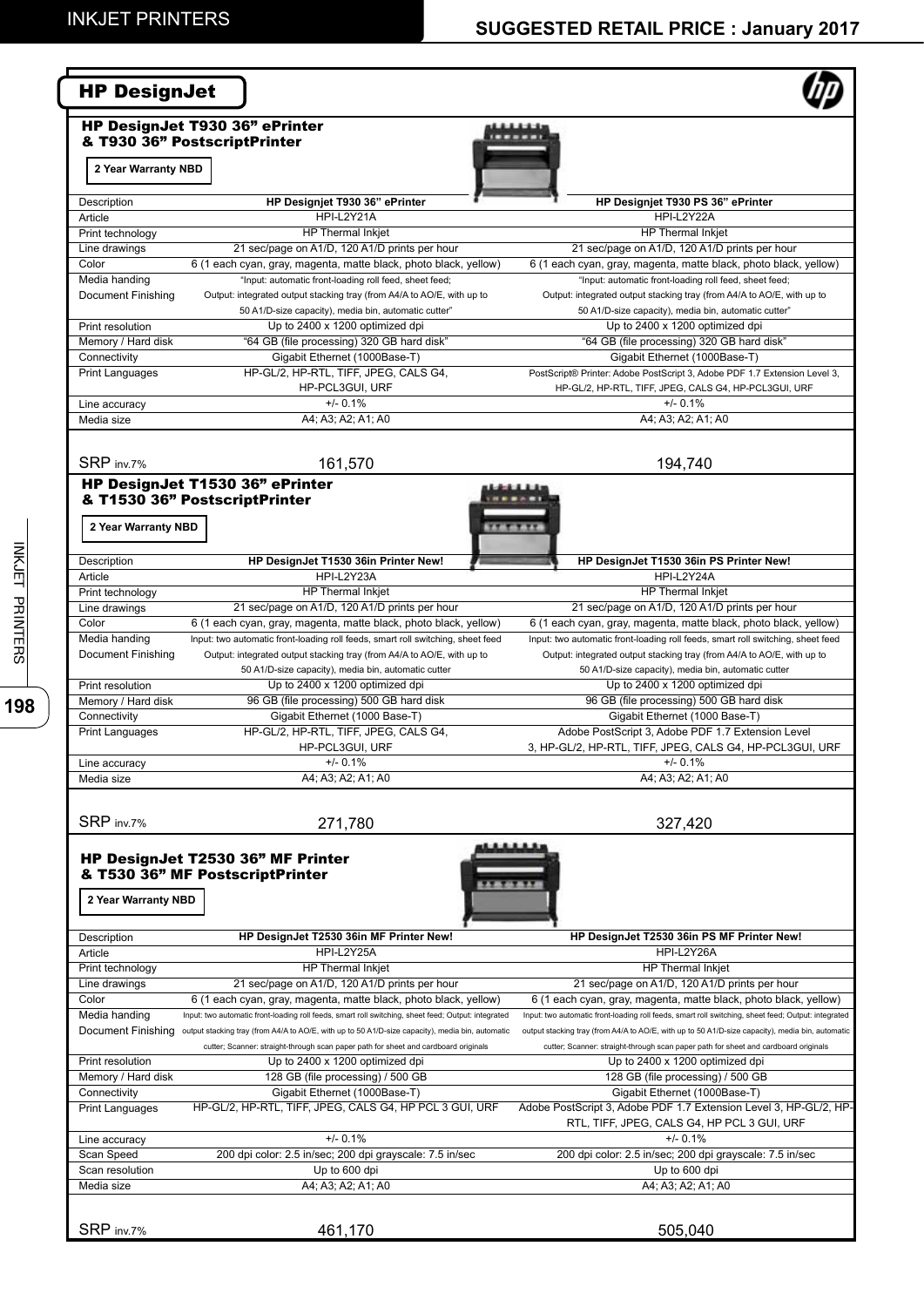**199**INKJET PRINTERS

199

INKJET PRINTERS

| HP DesignJet T7200 (42")<br><b>Production Printer</b><br>3 Year Warranty NBD<br>Description<br>Article<br>Print technology<br>Line drawings<br>Color<br>Media handing<br>Document Finishing<br>Print resolution<br>Memory / Hard disk<br>Connectivity<br><b>Print Languages</b><br>Line accuracy<br>Media size<br>SRP inv.7%<br><b>HP DesignJet T1300</b><br>44" Postscript e-Printer<br>3 Year Warranty NBD<br>Description<br>Article<br>Print technology<br>Line drawings<br>Color<br>Media handing / Document Finishing<br>Print resolution<br>Memory / Hard disk<br>Connectivity<br><b>Print Languages</b><br>Line accuracy<br>Media size<br>SRP inv.7%<br><b>HP DesignJet T1200</b><br><b>HD-MFP 42" Printer</b><br>3 Year Warranty NBD<br>Description<br>Article<br>Print technology<br>Line drawings<br>Color<br>Media handing / Document Finishing<br>Print resolution<br>Memory / Hard disk<br>Connectivity<br>Print Languages | فقفف<br>- 3                                                                                                                                                    |
|-----------------------------------------------------------------------------------------------------------------------------------------------------------------------------------------------------------------------------------------------------------------------------------------------------------------------------------------------------------------------------------------------------------------------------------------------------------------------------------------------------------------------------------------------------------------------------------------------------------------------------------------------------------------------------------------------------------------------------------------------------------------------------------------------------------------------------------------------------------------------------------------------------------------------------------------|----------------------------------------------------------------------------------------------------------------------------------------------------------------|
|                                                                                                                                                                                                                                                                                                                                                                                                                                                                                                                                                                                                                                                                                                                                                                                                                                                                                                                                         |                                                                                                                                                                |
|                                                                                                                                                                                                                                                                                                                                                                                                                                                                                                                                                                                                                                                                                                                                                                                                                                                                                                                                         |                                                                                                                                                                |
|                                                                                                                                                                                                                                                                                                                                                                                                                                                                                                                                                                                                                                                                                                                                                                                                                                                                                                                                         |                                                                                                                                                                |
|                                                                                                                                                                                                                                                                                                                                                                                                                                                                                                                                                                                                                                                                                                                                                                                                                                                                                                                                         |                                                                                                                                                                |
|                                                                                                                                                                                                                                                                                                                                                                                                                                                                                                                                                                                                                                                                                                                                                                                                                                                                                                                                         | HP Designjet T7200 42-in Production Printer New!                                                                                                               |
|                                                                                                                                                                                                                                                                                                                                                                                                                                                                                                                                                                                                                                                                                                                                                                                                                                                                                                                                         | HPQ-F2L46A                                                                                                                                                     |
|                                                                                                                                                                                                                                                                                                                                                                                                                                                                                                                                                                                                                                                                                                                                                                                                                                                                                                                                         | HP Thermal Inkjet<br>15.5 sec/page on A1/D, 165 A1/D prints per hour                                                                                           |
|                                                                                                                                                                                                                                                                                                                                                                                                                                                                                                                                                                                                                                                                                                                                                                                                                                                                                                                                         | 6 (cyan, magenta, yellow, matte black, gray, dark gray)                                                                                                        |
|                                                                                                                                                                                                                                                                                                                                                                                                                                                                                                                                                                                                                                                                                                                                                                                                                                                                                                                                         | Two roll feeds (upgradeable to three), automatic roll switching, rolls up                                                                                      |
|                                                                                                                                                                                                                                                                                                                                                                                                                                                                                                                                                                                                                                                                                                                                                                                                                                                                                                                                         | to 200 m (650 ft) each, automatic cutter, media bin                                                                                                            |
|                                                                                                                                                                                                                                                                                                                                                                                                                                                                                                                                                                                                                                                                                                                                                                                                                                                                                                                                         | Up to 2400 x 1200 optimized dpi                                                                                                                                |
|                                                                                                                                                                                                                                                                                                                                                                                                                                                                                                                                                                                                                                                                                                                                                                                                                                                                                                                                         | 64 GB (virtual), 320 GB hard disk                                                                                                                              |
|                                                                                                                                                                                                                                                                                                                                                                                                                                                                                                                                                                                                                                                                                                                                                                                                                                                                                                                                         | Gigabit Ethernet (1000 Base-T)<br>HP-GL/2, HP-RTL, CALS G4                                                                                                     |
|                                                                                                                                                                                                                                                                                                                                                                                                                                                                                                                                                                                                                                                                                                                                                                                                                                                                                                                                         |                                                                                                                                                                |
|                                                                                                                                                                                                                                                                                                                                                                                                                                                                                                                                                                                                                                                                                                                                                                                                                                                                                                                                         | $+/- 0.1%$<br>A4; A3; A2; A1; A0                                                                                                                               |
|                                                                                                                                                                                                                                                                                                                                                                                                                                                                                                                                                                                                                                                                                                                                                                                                                                                                                                                                         |                                                                                                                                                                |
|                                                                                                                                                                                                                                                                                                                                                                                                                                                                                                                                                                                                                                                                                                                                                                                                                                                                                                                                         | 528,580                                                                                                                                                        |
|                                                                                                                                                                                                                                                                                                                                                                                                                                                                                                                                                                                                                                                                                                                                                                                                                                                                                                                                         |                                                                                                                                                                |
|                                                                                                                                                                                                                                                                                                                                                                                                                                                                                                                                                                                                                                                                                                                                                                                                                                                                                                                                         |                                                                                                                                                                |
|                                                                                                                                                                                                                                                                                                                                                                                                                                                                                                                                                                                                                                                                                                                                                                                                                                                                                                                                         |                                                                                                                                                                |
|                                                                                                                                                                                                                                                                                                                                                                                                                                                                                                                                                                                                                                                                                                                                                                                                                                                                                                                                         |                                                                                                                                                                |
|                                                                                                                                                                                                                                                                                                                                                                                                                                                                                                                                                                                                                                                                                                                                                                                                                                                                                                                                         |                                                                                                                                                                |
|                                                                                                                                                                                                                                                                                                                                                                                                                                                                                                                                                                                                                                                                                                                                                                                                                                                                                                                                         | HP Designjet T1300 44-in PS E-PRINTER                                                                                                                          |
|                                                                                                                                                                                                                                                                                                                                                                                                                                                                                                                                                                                                                                                                                                                                                                                                                                                                                                                                         | HPQ-CR652A                                                                                                                                                     |
|                                                                                                                                                                                                                                                                                                                                                                                                                                                                                                                                                                                                                                                                                                                                                                                                                                                                                                                                         | HP Thermal Inkjet                                                                                                                                              |
|                                                                                                                                                                                                                                                                                                                                                                                                                                                                                                                                                                                                                                                                                                                                                                                                                                                                                                                                         | 28 sec/page on A1/D, 103 A1/D prints per hour                                                                                                                  |
|                                                                                                                                                                                                                                                                                                                                                                                                                                                                                                                                                                                                                                                                                                                                                                                                                                                                                                                                         | 6 (1 each cyan, magenta, yellow, matte black, photo black, gray)                                                                                               |
|                                                                                                                                                                                                                                                                                                                                                                                                                                                                                                                                                                                                                                                                                                                                                                                                                                                                                                                                         | Sheet feed, two automatic roll feeds, automatic roll-switching, automatic cutter<br>Up to 2400 x 1200 optimized dpi                                            |
|                                                                                                                                                                                                                                                                                                                                                                                                                                                                                                                                                                                                                                                                                                                                                                                                                                                                                                                                         | 32 GB (virtual), 160 GB hard disk                                                                                                                              |
|                                                                                                                                                                                                                                                                                                                                                                                                                                                                                                                                                                                                                                                                                                                                                                                                                                                                                                                                         | Gigabit Ethernet (1000Base-T), Hi-Speed USB 2.0 certified, EIO Jetdirect accessory slot                                                                        |
|                                                                                                                                                                                                                                                                                                                                                                                                                                                                                                                                                                                                                                                                                                                                                                                                                                                                                                                                         | Adobe® PostScript® 3™, Adobe PDF 1.7, HP-GL/2, TIFF, JPEG, CALS G4, HP PCL 3 GUI                                                                               |
|                                                                                                                                                                                                                                                                                                                                                                                                                                                                                                                                                                                                                                                                                                                                                                                                                                                                                                                                         | $+/- 0.1%$                                                                                                                                                     |
|                                                                                                                                                                                                                                                                                                                                                                                                                                                                                                                                                                                                                                                                                                                                                                                                                                                                                                                                         | A4; A3; A2; A1; A0                                                                                                                                             |
|                                                                                                                                                                                                                                                                                                                                                                                                                                                                                                                                                                                                                                                                                                                                                                                                                                                                                                                                         | 328,490                                                                                                                                                        |
|                                                                                                                                                                                                                                                                                                                                                                                                                                                                                                                                                                                                                                                                                                                                                                                                                                                                                                                                         |                                                                                                                                                                |
|                                                                                                                                                                                                                                                                                                                                                                                                                                                                                                                                                                                                                                                                                                                                                                                                                                                                                                                                         |                                                                                                                                                                |
|                                                                                                                                                                                                                                                                                                                                                                                                                                                                                                                                                                                                                                                                                                                                                                                                                                                                                                                                         |                                                                                                                                                                |
|                                                                                                                                                                                                                                                                                                                                                                                                                                                                                                                                                                                                                                                                                                                                                                                                                                                                                                                                         |                                                                                                                                                                |
|                                                                                                                                                                                                                                                                                                                                                                                                                                                                                                                                                                                                                                                                                                                                                                                                                                                                                                                                         |                                                                                                                                                                |
|                                                                                                                                                                                                                                                                                                                                                                                                                                                                                                                                                                                                                                                                                                                                                                                                                                                                                                                                         |                                                                                                                                                                |
|                                                                                                                                                                                                                                                                                                                                                                                                                                                                                                                                                                                                                                                                                                                                                                                                                                                                                                                                         | HP DESIGNJET T1200 HD-MFP 42" in Printer                                                                                                                       |
|                                                                                                                                                                                                                                                                                                                                                                                                                                                                                                                                                                                                                                                                                                                                                                                                                                                                                                                                         | HPQ-CQ653C                                                                                                                                                     |
|                                                                                                                                                                                                                                                                                                                                                                                                                                                                                                                                                                                                                                                                                                                                                                                                                                                                                                                                         | <b>HP Thermal Inkjet</b>                                                                                                                                       |
|                                                                                                                                                                                                                                                                                                                                                                                                                                                                                                                                                                                                                                                                                                                                                                                                                                                                                                                                         | 28 sec/page, 103 A1 prints per hour                                                                                                                            |
|                                                                                                                                                                                                                                                                                                                                                                                                                                                                                                                                                                                                                                                                                                                                                                                                                                                                                                                                         | 6 (1 each cyan, gray, magenta, matte black, photo black, yellow)<br>Printer: sheet feed, two automatic roll feeds, automatic roll-switching, automatic cutter; |
|                                                                                                                                                                                                                                                                                                                                                                                                                                                                                                                                                                                                                                                                                                                                                                                                                                                                                                                                         | scanner: straight-through scan paper path for sheet and cardboard originals                                                                                    |
|                                                                                                                                                                                                                                                                                                                                                                                                                                                                                                                                                                                                                                                                                                                                                                                                                                                                                                                                         | Up to 2400 x 1200 optimised dpi                                                                                                                                |
|                                                                                                                                                                                                                                                                                                                                                                                                                                                                                                                                                                                                                                                                                                                                                                                                                                                                                                                                         | 32 GB (virtual); scanner: 1 GB                                                                                                                                 |
|                                                                                                                                                                                                                                                                                                                                                                                                                                                                                                                                                                                                                                                                                                                                                                                                                                                                                                                                         | : Gigabit Ethernet (1000Base-T), Hi-Speed USB 2.0, EIO Jetdirect accessory slot; scanner: Gigabit Ethernet (1000Base-T),                                       |
|                                                                                                                                                                                                                                                                                                                                                                                                                                                                                                                                                                                                                                                                                                                                                                                                                                                                                                                                         | Hi-Speed USB 2.0, FireWire (IEEE-1394a compliant)                                                                                                              |
|                                                                                                                                                                                                                                                                                                                                                                                                                                                                                                                                                                                                                                                                                                                                                                                                                                                                                                                                         | Adobe PostScript® 3, Adobe PDF 1.7, TIFF, JPEG, HP-GL/2, HP-RTL, CALS G4, HP PCL 3 GUI<br>$+/- 0.1%$                                                           |
| Line accuracy<br>Scan Speed                                                                                                                                                                                                                                                                                                                                                                                                                                                                                                                                                                                                                                                                                                                                                                                                                                                                                                             | Colour (200 dpi/400 dpi Turbo): up to 5.1 cm/sec; Black and white (200 dpi/400 dpi Turbo): up to 15.2 cm/sec                                                   |
| Scan resolution                                                                                                                                                                                                                                                                                                                                                                                                                                                                                                                                                                                                                                                                                                                                                                                                                                                                                                                         | Up to 600 dpi                                                                                                                                                  |
| Media size                                                                                                                                                                                                                                                                                                                                                                                                                                                                                                                                                                                                                                                                                                                                                                                                                                                                                                                              | A4; A3; A2; A1; A0                                                                                                                                             |
|                                                                                                                                                                                                                                                                                                                                                                                                                                                                                                                                                                                                                                                                                                                                                                                                                                                                                                                                         |                                                                                                                                                                |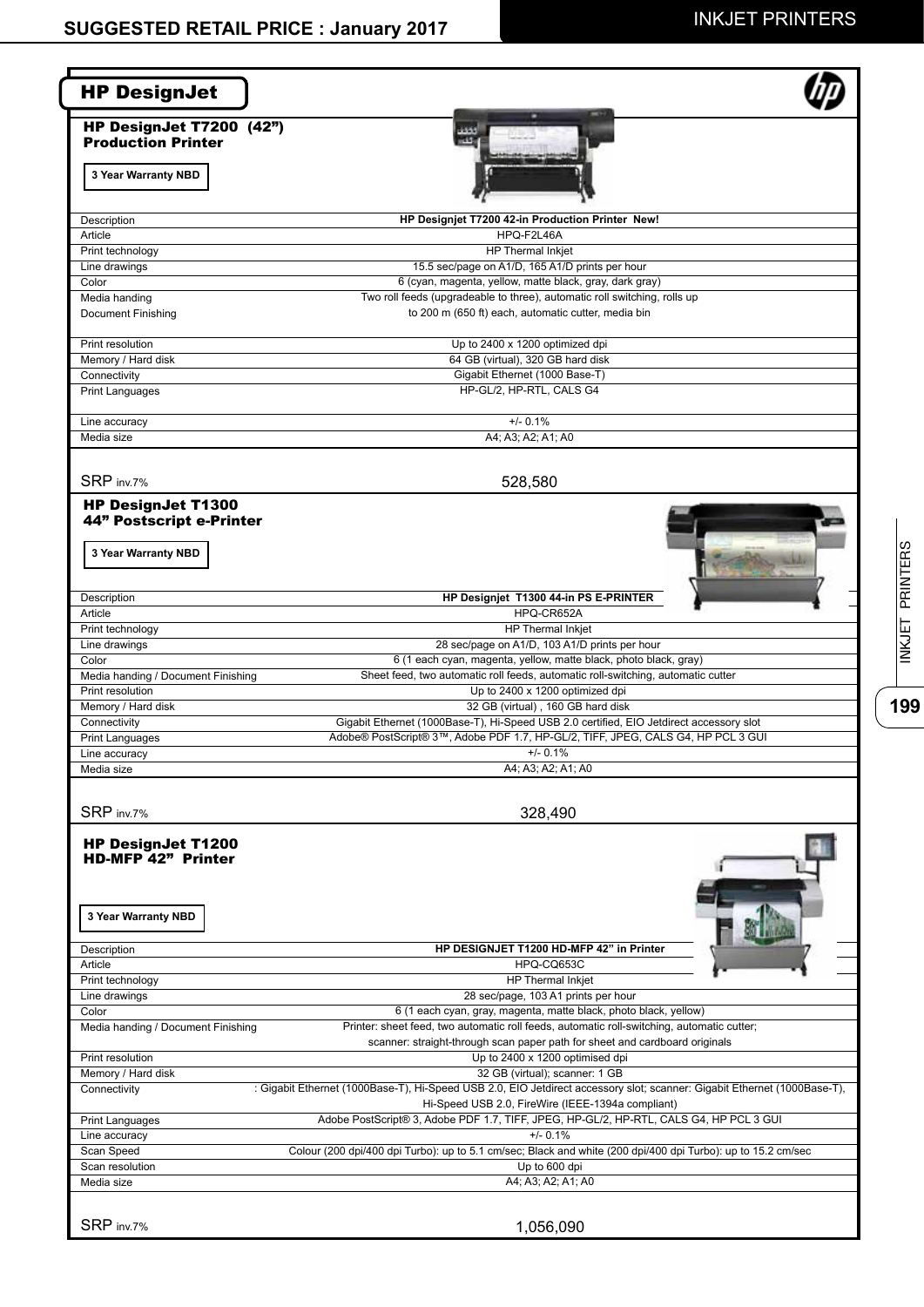# **SUGGESTED RETAIL PRICE : January 2017**

| <b>HP DesignJet</b>                                                         |                                                                                                                |                                                                                   |
|-----------------------------------------------------------------------------|----------------------------------------------------------------------------------------------------------------|-----------------------------------------------------------------------------------|
|                                                                             | HP DesignJet Z2100 44" Printer                                                                                 |                                                                                   |
| 3 Year Warranty NBD                                                         |                                                                                                                |                                                                                   |
| Description                                                                 | HP Designjet Z2100 44in Printer                                                                                |                                                                                   |
| Article                                                                     | <b>HPO-O6677D</b>                                                                                              |                                                                                   |
| Print technology                                                            | HP Thermal Inkjet                                                                                              |                                                                                   |
| Line drawings                                                               | 2.0 mpp on D/A1 or up to 150 ft <sup>2</sup> /hr (color image on coated paper)                                 |                                                                                   |
| Color                                                                       | 8 (1 each cyan, magenta, yellow, light cyan, light gray,                                                       |                                                                                   |
|                                                                             | light magenta, matte black, photo black)<br>Sheet feed, roll feed, automatic cutter                            |                                                                                   |
| Media handing<br>/ Document Finishing                                       | (cuts all media except canvas)                                                                                 |                                                                                   |
| Print resolution                                                            | Up to 2400 x 1200 optimized dpi                                                                                |                                                                                   |
| Memory / Hard disk                                                          | 128 MB Standard memory, 40 GB hard disk                                                                        |                                                                                   |
| Connectivity                                                                | Fast Ethernet (100Base-T), Hi-Speed USB 2.0 certified,                                                         |                                                                                   |
|                                                                             | EIO Jetdirect accessory slot                                                                                   |                                                                                   |
| <b>Print Languages</b>                                                      | HP PCL 3 GUI                                                                                                   |                                                                                   |
| Line accuracy<br>Media size                                                 | $+/- 0.2 %$<br>A4; A3; A2; A1; A0                                                                              |                                                                                   |
|                                                                             |                                                                                                                |                                                                                   |
| SRP inv.7%                                                                  | 289,970                                                                                                        |                                                                                   |
| <b>HP Designjet SD</b><br><b>Pro Scanner 44 inch</b><br>3 Year Warranty NBD |                                                                                                                |                                                                                   |
| P/N                                                                         | HPQ-G6H50B                                                                                                     |                                                                                   |
| Scanner type                                                                | CIS scanning technology                                                                                        |                                                                                   |
| Linear scan speed                                                           | Up to 15 cm/sec (color, 200 dpi); up to 33 cm/sec (grayscale, 200 dpi)                                         |                                                                                   |
| Scan resolution                                                             | 1200 dpi                                                                                                       |                                                                                   |
| Memory / Hand disk                                                          | 4 GB / HDD 500 GB                                                                                              |                                                                                   |
| Connectivity                                                                | Dual Gigabit Ethernet (1000Base-T); Hi-Speed USB 3.0 certified                                                 |                                                                                   |
| Scan file format                                                            | PDF, TIFF, JPEG, JPEG2000, DWF, multi-page PDF generation<br>File, email, USB, HDD, network folder, FTP, print |                                                                                   |
| Scan to<br>User Interface                                                   | 15.6-inch (396-mm) large touchscreen to preview and enhance images                                             |                                                                                   |
| Media size                                                                  | Up to 1168 mm (46 in) wide, Up to 2 mm (0.08 in)                                                               |                                                                                   |
| SRP inv.7%                                                                  | 447,260                                                                                                        |                                                                                   |
| <b>Photo Printer</b><br>1 Year Warranty NBD                                 | <b>HP DesignJet Z3200 PS 24" &amp; 44"</b>                                                                     |                                                                                   |
| Description                                                                 | HP Designjet Z3200ps 24-in Photo Printer                                                                       | HP Designjet Z3200ps 44-in Photo Printer                                          |
| Article                                                                     | <b>HPQ-Q6720B</b>                                                                                              | <b>HPQ-Q6721B</b>                                                                 |
| Print technology<br>Line drawings                                           | HP Thermal Inkjet<br>"2 min/page on A1/D or up to 17 m2                                                        | HP Thermal Inkjet<br>"2 min/page on A1/D or up to 17 m2                           |
|                                                                             | /hr (182.9 ft2 /hr) on coated media"                                                                           | /hr (182.9 ft2 /hr) on coated media"                                              |
| Speed Line drawing                                                          | 2.0 mpp on D/A1 or up to 182.93 ft <sup>2</sup> /hr (color image on coated paper)                              | 2.0 mpp on D/A1 or up to 182.93 ft <sup>2</sup> /hr (color image on coated paper) |
| Color                                                                       | 12 (1 each light cyan, magenta, light magenta, yellow, red, green, blue,                                       | 12 (1 each light cyan, magenta, light magenta, yellow, red, green, blue,          |
|                                                                             | light gray, gray, photo black, matte black, gloss enhancer)                                                    | light gray, gray, photo black, matte black, gloss enhancer)                       |
| Media handing                                                               | Sheet feed, roll feed, media bin13, automatic cutter                                                           | Sheet feed, roll feed, media bin13, automatic cutter                              |
| Document Finishing<br>Print resolution                                      | (cuts all media except canvas)<br>Up to 2400 x 1200 optimized dpi                                              | (cuts all media except canvas)<br>Up to 2400 x 1200 optimized dpi                 |
| Memory / Hard disk                                                          | 256 MB / 80 GB                                                                                                 | 256 MB / 80 GB                                                                    |
| Connectivity                                                                | Gigabit Ethernet (1000Base-T), Hi-Speed USB 2.0 certified,                                                     | Gigabit Ethernet (1000Base-T), Hi-Speed USB 2.0 certified,                        |
|                                                                             | EIO Jetdirect accessory slot                                                                                   | EIO Jetdirect accessory slot                                                      |
| Print Languages                                                             | Adobe® PostScript® 3TM, Adobe® PDF 1.6, TIFF, JPEG, HP PCL 3 GUI                                               | Adobe® PostScript® 3TM, Adobe® PDF 1.6, TIFF, JPEG, HP PCL 3 GUI                  |
| Line accuracy                                                               | $+/- 0.2%$                                                                                                     | $+/- 0.2%$                                                                        |
| Media size                                                                  | A4, A3, A2, A1                                                                                                 | A4, A3, A2, A1, A0                                                                |
|                                                                             |                                                                                                                |                                                                                   |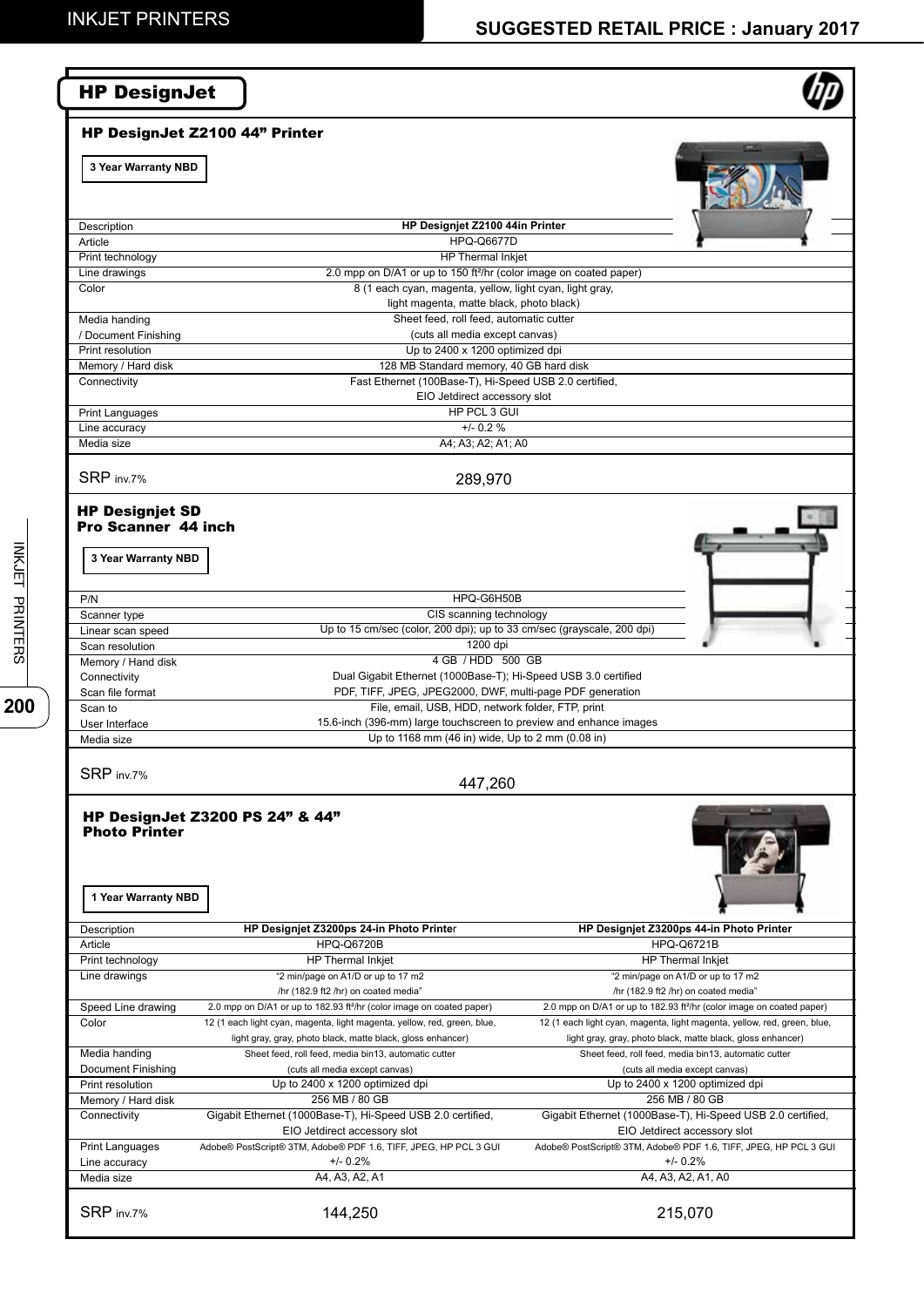**20 | INKJET PRINTERS** 

 $\overline{201}$ 

INKJET PRINTERS

| <b>HP DesignJet</b>                                                                        |                                                                                                                                                                                |                                                              |
|--------------------------------------------------------------------------------------------|--------------------------------------------------------------------------------------------------------------------------------------------------------------------------------|--------------------------------------------------------------|
| HP DesignJet Z6200 42"<br><b>Photo Printer</b>                                             |                                                                                                                                                                                |                                                              |
| 3 Year Warranty NBD                                                                        |                                                                                                                                                                                |                                                              |
| Description                                                                                | HP Designjet Z6200 42"                                                                                                                                                         |                                                              |
| Article<br>Print technology                                                                | HPQ-CQ109A<br>HP Thermal Inkjet                                                                                                                                                |                                                              |
| Line drawings                                                                              | 17 sec/page on A1/D                                                                                                                                                            |                                                              |
| Speed Line drawing                                                                         | 140 m <sup>2</sup> /hr (1500 ft <sup>2</sup> /hr)                                                                                                                              |                                                              |
| Color                                                                                      | 8 (1 each chromatic red, magenta, matte black, photo black, yellow, light cyan, light gray, light magenta)                                                                     |                                                              |
| Media handing                                                                              | Roll feed, automatic cutter, media bin                                                                                                                                         |                                                              |
| <b>Document Finishing</b><br>Print resolution                                              | Up to 2400 x 1200 optimized dpi                                                                                                                                                |                                                              |
| Memory / Hard disk                                                                         | 32 GB (virtual), 160 GB hard disk                                                                                                                                              |                                                              |
| Connectivity                                                                               | Gigabit Ethernet (1000Base-T), Hi-Speed USB 2.0 certified, EIO Jetdirect accessory slot                                                                                        |                                                              |
| Print Languages                                                                            | HP-GL/2, HP-RTL, CALS G4                                                                                                                                                       |                                                              |
| Line accuracy                                                                              | $+/-0.1%$                                                                                                                                                                      |                                                              |
| Media size                                                                                 | 11 to 42-in rolls                                                                                                                                                              |                                                              |
| SRP inv.7%                                                                                 | 578,870                                                                                                                                                                        |                                                              |
|                                                                                            |                                                                                                                                                                                |                                                              |
| HP DesignJet Z6800 60"                                                                     |                                                                                                                                                                                |                                                              |
| <b>Photo Printer</b>                                                                       |                                                                                                                                                                                |                                                              |
|                                                                                            |                                                                                                                                                                                |                                                              |
| 3 Year Warranty NBD                                                                        |                                                                                                                                                                                |                                                              |
| Description                                                                                | HP Designjet Z6800 60" Photo Printer                                                                                                                                           |                                                              |
| Article                                                                                    | HPQ-F2S72A                                                                                                                                                                     |                                                              |
| Print technology                                                                           | HP Thermal Inkjet                                                                                                                                                              |                                                              |
| Line drawings                                                                              | 2.1 min/page on A1/D or up to 19.7 m <sup>2</sup> /hr (212 ft <sup>2</sup> /hr) on glossy media                                                                                |                                                              |
| Speed Line drawing<br>Color                                                                | 140 m <sup>2</sup> /hr (1500 ft <sup>2</sup> /hr) on plain media<br>8 (1 each chromatic red, magenta, matte black, photo black, yellow, light cyan, light gray, light magenta) |                                                              |
| Media handing                                                                              | Roll feed, automatic cutter, take-up reel                                                                                                                                      |                                                              |
| <b>Document Finishing</b>                                                                  |                                                                                                                                                                                |                                                              |
| Print resolution                                                                           | Up to 2400 x 1200 optimized dpi                                                                                                                                                |                                                              |
| Memory / Hard disk                                                                         | 64 GB (virtual), 320 GB hard disk                                                                                                                                              |                                                              |
| Connectivity                                                                               | Gigabit Ethernet (1000Base-T), EIO Jetdirect accessory slot                                                                                                                    |                                                              |
| <b>Print Languages</b><br>Line accuracy                                                    | HP-GL/2, HP-RTL, CALS G4<br>$+/- 0.1%$                                                                                                                                         |                                                              |
| Media size                                                                                 | 11 to 60-in rolls                                                                                                                                                              |                                                              |
| SRP inv.7%                                                                                 | 690,150                                                                                                                                                                        |                                                              |
|                                                                                            |                                                                                                                                                                                |                                                              |
|                                                                                            | <b>Canon Inkjet Printer : ImagePROGRAF series</b>                                                                                                                              |                                                              |
|                                                                                            |                                                                                                                                                                                | Canon                                                        |
| 1 Year Warranty<br>Onsite                                                                  |                                                                                                                                                                                | Delighting You Always                                        |
|                                                                                            |                                                                                                                                                                                |                                                              |
|                                                                                            |                                                                                                                                                                                |                                                              |
|                                                                                            |                                                                                                                                                                                |                                                              |
|                                                                                            | ImagePROGRAF iPF510 A2 17"                                                                                                                                                     | ImagePROGRAF iPF671E A1 24" 5 8                              |
| P/N                                                                                        | iPF510                                                                                                                                                                         | iPF671E                                                      |
| Print Technology                                                                           | Inkjet Technology<br>20 Sec/A2 (Fast Mode), 55 Sec/A2(Standard Mode),                                                                                                          | Inkjet Technology<br>56 Sec/ A1(Plain Paper, CAD, Fast Mode) |
|                                                                                            |                                                                                                                                                                                |                                                              |
|                                                                                            |                                                                                                                                                                                |                                                              |
| Media Width, Maximunm                                                                      | 1.38 Min/A2 (Standard Mode)<br>17"                                                                                                                                             | 24"                                                          |
|                                                                                            | Roll Feed, Autometic Cutter, Cassette Paper                                                                                                                                    | Roll Feed, Autometic Cutter                                  |
| Print Speed, Draft Quality<br>Media Handling/Document Finishin<br>Print Languages Standard | HP-GL/2, HP RTL, GARO                                                                                                                                                          | HP-GL/2, HP RTL, GARO                                        |
| Media Size Standard                                                                        | A4 - A2                                                                                                                                                                        | A4 - A1                                                      |
| Media Size Custom                                                                          | A4 - A2                                                                                                                                                                        | A4 - A1                                                      |
|                                                                                            | USB 2.0 Hi-Speed, Ethernet 10/100 Base-T/TX                                                                                                                                    | USB 2.0 Hi-Speed, Ethernet 10/100/1000 Base-T/TX             |
| Connectivity Standard,<br>Memory Standard,                                                 | 192Mb                                                                                                                                                                          | 256 Mb                                                       |
| Harddisk Drive                                                                             | None                                                                                                                                                                           | None                                                         |
| SRP inv.7%                                                                                 | 47,000                                                                                                                                                                         | 42,700                                                       |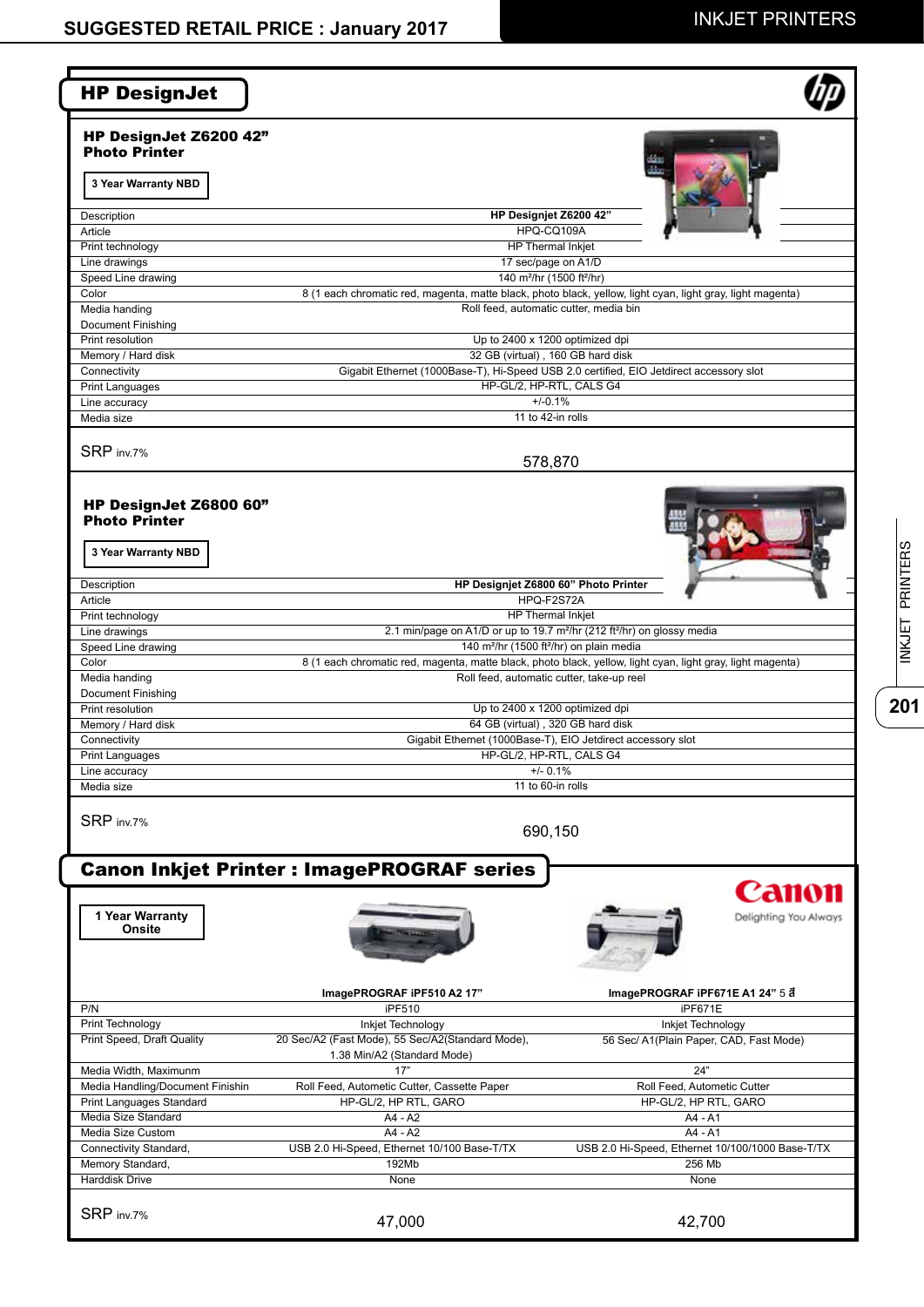|                                                       | <b>Canon Inkjet Printer : ImagePROGRAF series</b>                                                   |                                                          |
|-------------------------------------------------------|-----------------------------------------------------------------------------------------------------|----------------------------------------------------------|
|                                                       |                                                                                                     | Canon                                                    |
| 1 Year Warranty                                       |                                                                                                     | Delighting You Always                                    |
| Onsite                                                |                                                                                                     |                                                          |
|                                                       |                                                                                                     |                                                          |
|                                                       |                                                                                                     |                                                          |
|                                                       |                                                                                                     |                                                          |
|                                                       | ImagePROGRAF iPF671 A0 24"                                                                          |                                                          |
| P/N                                                   | iPF671                                                                                              |                                                          |
| Print Technology<br><b>Print Speed, Draft Quality</b> | Inkjet Technology<br>28 Sec/ A1(Plain Paper, CAD, Fast Mode),                                       |                                                          |
|                                                       | 42 Sec/A1 (Plain Paper, CAD, Standard Mode)                                                         |                                                          |
| Media Width, Maximunm                                 | 24"                                                                                                 |                                                          |
| Media Handling/Document Finishin                      | Roll Feed, Autometic Cutter, Basket                                                                 |                                                          |
| Print Languages Standard                              | HP-GL/2, HP RTL, GARO                                                                               |                                                          |
| Media Size Standard                                   | A4 - A1                                                                                             |                                                          |
| Media Size Custom                                     | A4 - A1                                                                                             |                                                          |
| Connectivity Standard,                                | USB 2.0 Hi-Speed, Ethernet 10/100/1000 Base-T/TX                                                    |                                                          |
| Memory Standard,                                      | 256 Mb                                                                                              |                                                          |
| Harddisk Drive                                        | None                                                                                                |                                                          |
|                                                       |                                                                                                     |                                                          |
|                                                       |                                                                                                     |                                                          |
| SRP inv.7%                                            | 80,790                                                                                              |                                                          |
|                                                       |                                                                                                     |                                                          |
|                                                       |                                                                                                     |                                                          |
|                                                       |                                                                                                     |                                                          |
|                                                       |                                                                                                     | <b>ImagePROGRAF</b>                                      |
|                                                       |                                                                                                     | iPF6410SE + Stand                                        |
|                                                       |                                                                                                     | (ขาตั้ง) + Cable 1.8M                                    |
| 1 Year Warranty<br>Onsite                             |                                                                                                     |                                                          |
|                                                       | ImagePROGRAF iPF771                                                                                 | ImagePROGRAF iPF6410SE                                   |
| P/N                                                   | iPF771                                                                                              | iPF6410SE                                                |
| Print Technology                                      | Inkjet Technology                                                                                   | Inkjet Technology                                        |
| Print Speed, Draft Quality                            | 48 Sec/ A0 (Plain Paper, CAD, Fast Mode), 1.15 Min/A0                                               | 34 Sec/ A1 (Plain Paper, Photo, Fast Mode), 1.45 Min/ A1 |
|                                                       | (Plain Paper, CAD, Standard Mode)                                                                   | (Plain Paper, Photo, Standard Mode)                      |
| Media Width, Maximunm                                 | 36"                                                                                                 | 24"                                                      |
| Media Handling/Document Finishin                      | Roll Feed, Autometic Cutter, Basket                                                                 | Roll Feed, Autometic Cutter, Basket                      |
| Print Languages Standard                              | HP-GL/2, HP RTL, GARO                                                                               | <b>GARO</b>                                              |
| Media Size Standard                                   | $AA - A0$                                                                                           | $AA - A1$                                                |
| Media Size Custom                                     | $AA - A0$                                                                                           | $AA - A1$                                                |
| Connectivity Standard,                                | USB 2.0 Hi-Speed, Ethernet 10/100/1000 Base-T/TX                                                    | USB 2.0 Hi-Speed, Ethernet 10/100 Base-T/TX              |
| Memory Standard,                                      | 256 Mb                                                                                              | 256 Mb                                                   |
| <b>Harddisk Drive</b>                                 | None                                                                                                | None                                                     |
|                                                       |                                                                                                     |                                                          |
|                                                       |                                                                                                     |                                                          |
| SRP inv.7%                                            | 98,000                                                                                              | 107,000                                                  |
|                                                       |                                                                                                     |                                                          |
|                                                       |                                                                                                     | 1 Year Warranty                                          |
|                                                       |                                                                                                     | <b>Onsite</b>                                            |
|                                                       |                                                                                                     |                                                          |
|                                                       |                                                                                                     |                                                          |
|                                                       |                                                                                                     |                                                          |
|                                                       | ImagePROGRAF iPF8410SE                                                                              | ImagePROGRAF PRO520 A1 24" 12 8                          |
| P/N                                                   | iPF8410SE                                                                                           | <b>PRO520</b>                                            |
| Print Technology                                      | Inkjet Technology                                                                                   | Inkjet Technology                                        |
| Print Speed, Draft Quality                            | 56 Sec/ A0 (Plain Paper, Photo, Fast Mode), 3.5 Min/ A0                                             | 0.58 Min/ A1 (Plain Paper, Photo, Fast Mode),            |
|                                                       | (Plain Paper, Photo, Standard Mode)                                                                 | 1.37 Min/ A1 (Coated Paper, Photo, Standard Mode)        |
| Media Width, Maximunm                                 | 44"                                                                                                 | 24"                                                      |
| Media Handling/Document Finishin                      | Roll Feed, Autometic Cutter, Basket                                                                 | Roll Feed, Autometic Cutter, Basket                      |
| Print Languages Standard                              | <b>GARO</b>                                                                                         | <b>GARO</b>                                              |
| Media Size Standard                                   | A4 - B0                                                                                             | A4 - A1                                                  |
| Media Size Custom                                     | A4 - B0                                                                                             | A4 - A1                                                  |
| Connectivity Standard,                                | USB 2.0 Hi-Speed, Ethernet 10/100 Base-T/TX                                                         | USB 2.0 Hi-Speed, Ethernet 10/100/1000 Base-T/TX         |
| Memory Standard,                                      | 256 Mb                                                                                              | 3 GB                                                     |
| Harddisk Drive                                        | None                                                                                                | 320 GB                                                   |
|                                                       |                                                                                                     |                                                          |
|                                                       |                                                                                                     |                                                          |
| SRP inv.7%                                            | 158,360                                                                                             | 184,040                                                  |
|                                                       |                                                                                                     |                                                          |
|                                                       | - Onsite warranty 1 U                                                                               |                                                          |
| <b>Canon LFP Standard Warranty</b>                    | - การรับประกันรวม หัวพิมพ์, ค่าแรง, อะไหล่ และค่าเคินทาง (สำหรับ Standard warranty 1 ปีแรกเท่านั้น) |                                                          |
|                                                       | - การรับประกันครอบคลุมในเขตราชอาณาจักรไทยเท่านั้น (ยกเว้น 3 จังหวัดชายแคนใต้)                       |                                                          |
|                                                       |                                                                                                     |                                                          |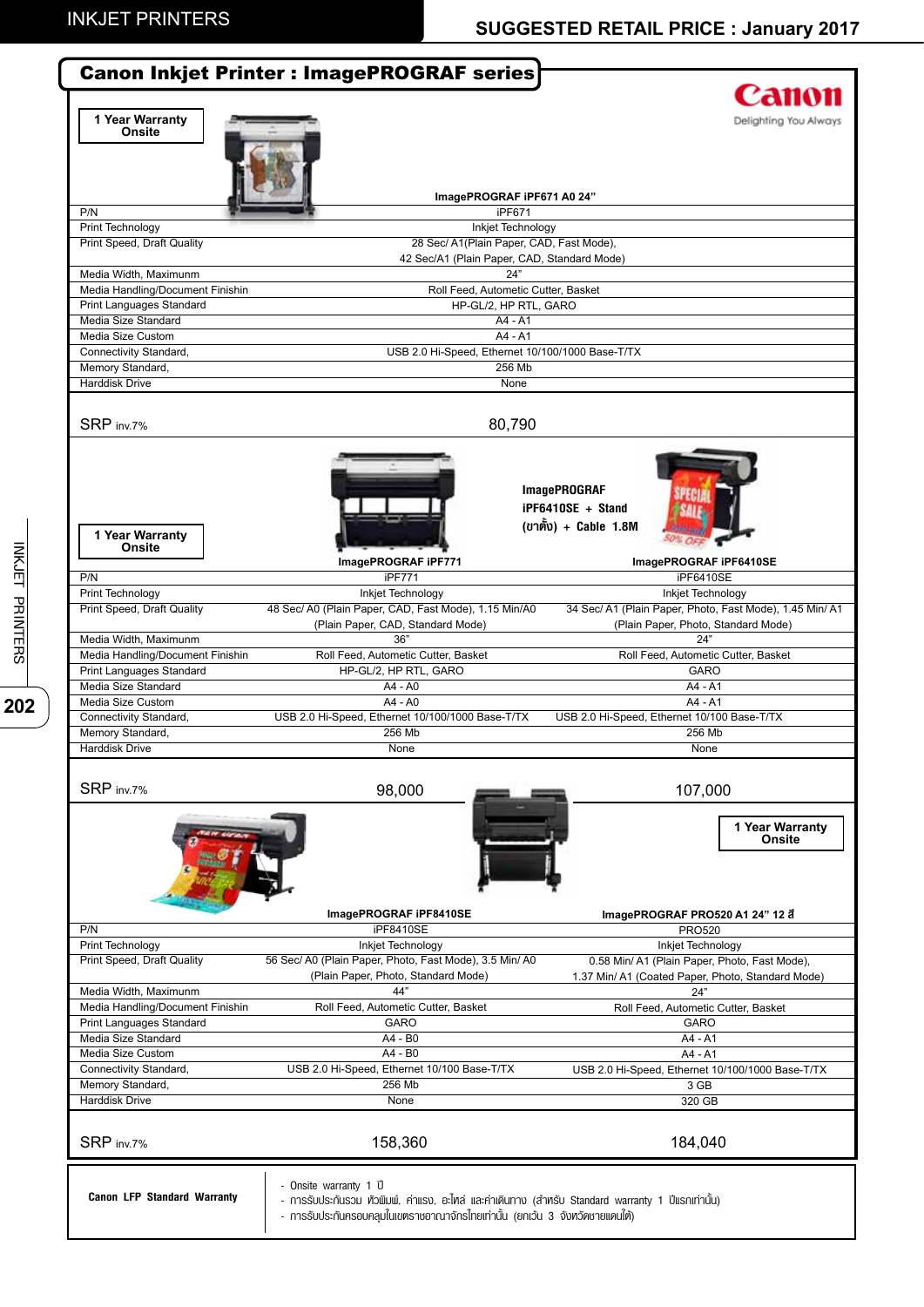| <b>Brother Inkjet MFC</b>                                                                                                                                                                                                                                                                                                                                                        |                                 |                                   |                                   |
|----------------------------------------------------------------------------------------------------------------------------------------------------------------------------------------------------------------------------------------------------------------------------------------------------------------------------------------------------------------------------------|---------------------------------|-----------------------------------|-----------------------------------|
| *(ITU-T Test Chart, Standard Resolution, MMR)<br>**(ITU-T Test Chart, Standard Resolution, JBIG)                                                                                                                                                                                                                                                                                 |                                 |                                   |                                   |
| 1 Year Warranty<br>A4<br>Carryin<br>size                                                                                                                                                                                                                                                                                                                                         |                                 |                                   |                                   |
| Model                                                                                                                                                                                                                                                                                                                                                                            | <b>DCP-J100</b>                 | <b>DCP-J105</b>                   | <b>MFC-J200</b>                   |
| Part no.<br>Print                                                                                                                                                                                                                                                                                                                                                                | BTH-DCP-J100                    | BTH-DCP-J105                      | BTH-MFC-J200                      |
| Resolution:                                                                                                                                                                                                                                                                                                                                                                      | 1200 x 6000 dpi                 | 1200 x 6000 dpi                   | 1200 x 6000 dpi                   |
| Print Speed (A4):                                                                                                                                                                                                                                                                                                                                                                | 10/27 ppm (Color/Mono)          | 10/27 ppm (Color/Mono)            | 10/27 ppm (Color/Mono)            |
| <b>Auto Duplex Print</b>                                                                                                                                                                                                                                                                                                                                                         | No                              | No                                | No                                |
| Memory Capacity (Std/Max):<br>Copy                                                                                                                                                                                                                                                                                                                                               | 64MB                            | 64MB                              | 64MB                              |
| Resolution:                                                                                                                                                                                                                                                                                                                                                                      | 1,200 x 2,400 dpi               | 1,200 x 2,400 dpi                 | 1,200 x 2,400 dpi                 |
| Copy Speed (A4):                                                                                                                                                                                                                                                                                                                                                                 | N/A                             | N/A                               | N/A                               |
| Reduction/Enlargement:<br>Scan                                                                                                                                                                                                                                                                                                                                                   | 25% - 400% in 1% increments     | 25% - 400% in 1% increments       | 25% - 400% in 1% increments       |
| Color/ Mono:                                                                                                                                                                                                                                                                                                                                                                     | Yes                             | Yes                               | Yes                               |
| Resolution-Optical:From Glass                                                                                                                                                                                                                                                                                                                                                    | 1,200 x 2400 dpi                | 1,200 x 2400 dpi                  | 1,200 x 2400 dpi                  |
| Bit Depth:<br>Fax                                                                                                                                                                                                                                                                                                                                                                | 24-bit colour CIS               | 24-bit colour CIS                 | 24-bit colour CIS                 |
| Modem Speed:                                                                                                                                                                                                                                                                                                                                                                     | N/A                             | N/A                               | 14,400bps                         |
| <b>Transmission Speed:</b>                                                                                                                                                                                                                                                                                                                                                       | N/A                             | N/A                               | Approx. 6sec.*                    |
| Page Memory (Max.):                                                                                                                                                                                                                                                                                                                                                              | N/A                             | N/A                               | up to 170 pages**                 |
| <b>Paper Handing</b><br>Paper Tray:                                                                                                                                                                                                                                                                                                                                              | 100-sheet                       | 100-sheet                         | 100-sheet                         |
| Multi-Purpose Tray:                                                                                                                                                                                                                                                                                                                                                              | N/A                             | N/A                               | N/A                               |
| Output capacity:                                                                                                                                                                                                                                                                                                                                                                 | 50-sheet                        | 50-sheet                          | 50-sheet                          |
| <b>Connectivity</b><br>Standard:                                                                                                                                                                                                                                                                                                                                                 | Hi-speed USB 2.0                | Hi-speed USB 2.0                  | Hi-speed USB 2.0                  |
|                                                                                                                                                                                                                                                                                                                                                                                  | <b>NA</b>                       | <b>NA</b>                         | Wireless                          |
|                                                                                                                                                                                                                                                                                                                                                                                  | 4,490                           | 4,890                             | 5,690                             |
|                                                                                                                                                                                                                                                                                                                                                                                  |                                 |                                   | at your side                      |
| Network:<br>SRP inv.7%<br><b>A4 / REFILL TANK</b><br><b>SYSTEM</b><br>1 Year Warranty<br>Carryin                                                                                                                                                                                                                                                                                 |                                 |                                   |                                   |
|                                                                                                                                                                                                                                                                                                                                                                                  |                                 |                                   |                                   |
|                                                                                                                                                                                                                                                                                                                                                                                  | <b>DCP-T300</b><br>BTH-DCP-T300 | <b>DCP-T500W</b><br>BTH-DCP-T500W | <b>DCP-T700W</b><br>BTH-DCP-T700W |
|                                                                                                                                                                                                                                                                                                                                                                                  |                                 |                                   |                                   |
|                                                                                                                                                                                                                                                                                                                                                                                  | 1200 x 6000 dpi                 | 1200 x 6000 dpi                   | 1200 x 6000 dpi                   |
|                                                                                                                                                                                                                                                                                                                                                                                  | 10/27 ppm (Color/Mono)<br>No    | 10/27 ppm (Color/Mono)<br>No      | 10/27 ppm (Color/Mono)<br>No      |
|                                                                                                                                                                                                                                                                                                                                                                                  | 64MB                            | 64MB                              | 64MB                              |
|                                                                                                                                                                                                                                                                                                                                                                                  |                                 |                                   |                                   |
|                                                                                                                                                                                                                                                                                                                                                                                  | 1,200 x 2,400 dpi<br>N/A        | 1,200 x 2,400 dpi<br>N/A          | 1,200 x 2,400 dpi<br>N/A          |
|                                                                                                                                                                                                                                                                                                                                                                                  | 25% - 400% in 1% increments     | 25% - 400% in 1% increments       | 25% - 400% in 1% increments       |
|                                                                                                                                                                                                                                                                                                                                                                                  |                                 |                                   |                                   |
|                                                                                                                                                                                                                                                                                                                                                                                  | Yes<br>1,200 x 2400 dpi         | Yes<br>1,200 x 2400 dpi           | Yes<br>1,200 x 2400 dpi           |
|                                                                                                                                                                                                                                                                                                                                                                                  | 24-bit colour CIS               | 24-bit colour CIS                 | 24-bit colour CIS                 |
|                                                                                                                                                                                                                                                                                                                                                                                  |                                 |                                   |                                   |
|                                                                                                                                                                                                                                                                                                                                                                                  | N/A<br>N/A                      | N/A<br>N/A                        | N/A<br>N/A                        |
|                                                                                                                                                                                                                                                                                                                                                                                  | N/A                             | N/A                               | N/A                               |
| Model<br>Part no.<br><b>Print</b><br>Resolution:<br>Print Speed (A4):<br><b>Auto Duplex Print</b><br>Memory Capacity (Std/Max):<br>Copy<br>Resolution:<br>Copy Speed (A4):<br>Reduction/Enlargement:<br>Scan<br>Color/ Mono:<br>Resolution-Optical: From Glass<br>Bit Depth:<br>Fax<br>Modem Speed:<br><b>Transmission Speed:</b><br>Page Memory (Max.):<br><b>Paper Handing</b> |                                 |                                   |                                   |
|                                                                                                                                                                                                                                                                                                                                                                                  | 100-sheet<br>N/A                | 100-sheet<br>N/A                  | 100-sheet<br>N/A                  |
| Paper Tray:<br>Multi-Purpose Tray:<br>Output capacity:                                                                                                                                                                                                                                                                                                                           | 50-sheet                        | 50-sheet                          | 50-sheet                          |
|                                                                                                                                                                                                                                                                                                                                                                                  |                                 |                                   |                                   |
|                                                                                                                                                                                                                                                                                                                                                                                  | Hi-speed USB 2.0                | Hi-speed USB 2.0                  | Hi-speed USB 2.0                  |
| Connectivity<br>Standard:<br>Network:<br>SRP inv.7%                                                                                                                                                                                                                                                                                                                              | <b>NA</b><br>4,990              | Wireless<br>5,790                 | Wireless<br>6,790                 |

INKJET PRINTERS **203**INKJET PRINTERS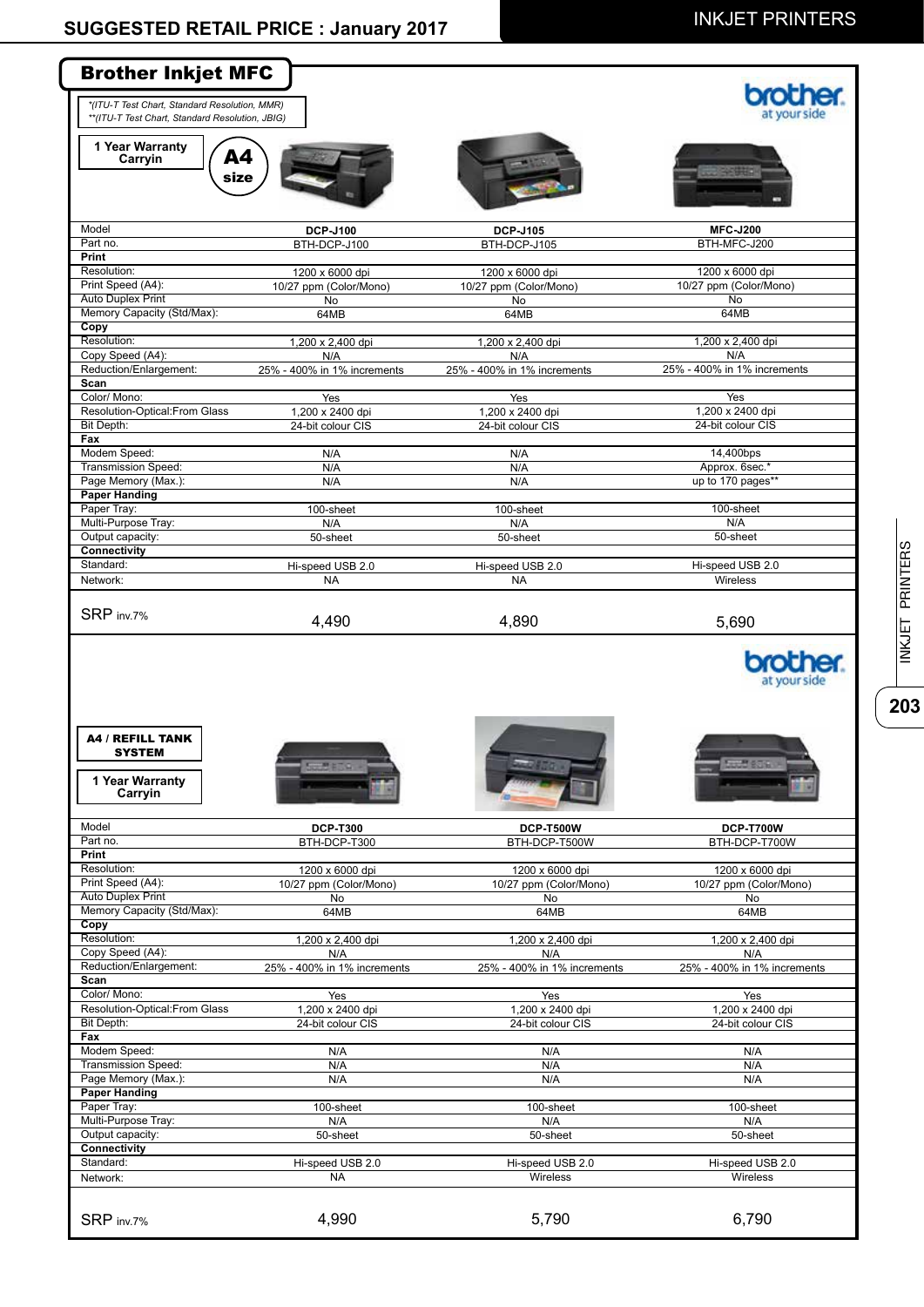|                                                                | <b>Brother Inkjet MFC</b>           |                                   | <b>brother.</b><br>at your side     |
|----------------------------------------------------------------|-------------------------------------|-----------------------------------|-------------------------------------|
| <b>A4 / REFILL TANK</b><br><b>SYSTEM</b>                       |                                     |                                   | A <sub>3</sub> size                 |
| 1 Year Warranty<br>Carryin                                     |                                     |                                   | 2 Year Warranty<br>Carryin          |
| Model<br>Part no.                                              | <b>MFC-T800W</b><br>BTH-MFC-T800W   |                                   | <b>MFC-J2320</b>                    |
| Print                                                          |                                     |                                   | BTH-MFC-J2320                       |
| Resolution:                                                    | 1200 x 6000 dpi                     |                                   | 1200 x 1200 dpi                     |
| Print Speed (A4):                                              | 10/27 ppm (Color/Mono)              |                                   | 27/35 ppm (Color/Mono)              |
| <b>Auto Duplex Print</b><br>Memory Capacity (Std/Max):         | <b>No</b><br>64MB                   |                                   | Yes<br>128MB                        |
| Copy                                                           |                                     |                                   |                                     |
| Resolution:                                                    | 1,200 x 2,400 dpi                   |                                   | 1,200 x 2,400 dpi                   |
| Copy Speed (A4):                                               |                                     |                                   | 9/12 cpm (Color/Mono)               |
| Reduction/Enlargement:<br>Scan                                 | 25% - 400% in 1% increments         |                                   | 25% - 400% in 1% increments         |
| Color/ Mono:                                                   | Yes                                 |                                   | Yes                                 |
| Resolution-Optical: From Glass                                 | 1,200 x 2400 dpi                    |                                   | 1,200 x 2400 dpi                    |
| Bit Depth:                                                     | 24-bit colour CIS                   |                                   | 24-bit colour CIS                   |
| Fax<br>Modem Speed:                                            | 14,400bps                           |                                   | 14,400bps                           |
| <b>Transmission Speed:</b>                                     | Approx. 6sec.*                      |                                   | Approx. 9sec.*                      |
| Page Memory (Max.):                                            | up to 170 pages**                   |                                   | up to 200 pages**                   |
| <b>Paper Handing</b>                                           |                                     |                                   |                                     |
| Paper Tray:<br>Multi-Purpose Tray:                             | 100-sheet<br>N/A                    |                                   | $250$ -sheet<br>1-sheet             |
| Output capacity:                                               | 50-sheet                            |                                   | 50-sheet                            |
| <b>Connectivity</b>                                            |                                     |                                   |                                     |
| Standard:                                                      | Hi-speed USB 2.0                    |                                   | Hi-speed USB 2.0                    |
| Network:                                                       | Wireless                            |                                   | <b>Built-in Ethernet+Wireless</b>   |
| SRP inv.7%                                                     | 7,490                               |                                   | 7,990<br><b>brother</b>             |
| A <sub>3</sub> size<br>2 Year Warranty<br>Carryin              |                                     |                                   | at your side                        |
| Model                                                          | <b>MFC-J2720</b>                    | <b>MFC-J3520</b>                  | <b>MFC-J3720</b>                    |
| Part no.<br>Print                                              | BTH-MFC-J2720                       | BTH-MFC-J3520                     | BTH-MFC-J3720                       |
| Resolution:                                                    | 1200 x 1200 dpi                     | 1200 x 1200 dpi                   | 1200 x 1200 dpi                     |
| Print Speed (A4):                                              | 27/35 ppm (Color/Mono)              | 27/35 ppm (Color/Mono)            | 27/35 ppm (Color/Mono)              |
|                                                                | Yes                                 | Yes                               | Yes                                 |
| <b>Auto Duplex Print</b><br>Memory Capacity (Std/Max):<br>Copy | 256MB                               | 128MB                             | 128MB                               |
| Resolution:                                                    | 1,200 x 2,400 dpi                   | 1,200 x 2,400 dpi                 | 1,200 x 2,400 dpi                   |
| Copy Speed (A4):                                               | 9/12 cpm (Color/Mono)               | 9/12 cpm (Color/Mono)             | 9/12 cpm (Color/Mono)               |
| Reduction/Enlargement:<br>Scan                                 | 25% - 400% in 1% increments         | 25% - 400% in 1% increments       | 25% - 400% in 1% increments         |
| Color/ Mono:                                                   | Yes                                 | Yes                               | Yes                                 |
| Resolution-Optical: From Glass                                 | 2,400 x 2,400 dpi                   | Max 600 x 2400 dpi (color & mono) | Max 600 x 2400 dpi (color & mono)   |
| Bit Depth:                                                     | 24-bit colour CIS                   | 24-bit colour CCD                 | 24-bit colour CIS                   |
| Fax                                                            |                                     |                                   |                                     |
| Modem Speed:<br>Transmission Speed:                            | 33,600 bps<br>Approx. 3sec.*        | 33,600 bps<br>Approx. 3sec.*      | 33,600 bps<br>Approx. 3sec.*        |
| Page Memory (Max.):                                            | up to 200 pages**                   | up to 200 pages**                 | up to 200 pages**                   |
| Paper Handing                                                  |                                     |                                   |                                     |
| Paper Tray:                                                    | 250-sheet tray 1 + 250-sheet tray 2 | 250-sheet                         | 250-sheet tray 1 + 250-sheet tray 2 |
| Multi-Purpose Tray:<br>Output capacity:                        | 80-sheet                            | 1-sheet                           | 1-sheet                             |
| Connectivity                                                   | 50-sheet                            | 50-sheet                          | 50-sheet                            |
| Standard:                                                      | Hi-speed USB 2.0                    | Hi-speed USB 2.0                  | Hi-speed USB 2.0                    |
| Network:                                                       | <b>Built-in Ethernet+Wireless</b>   | <b>Built-in Ethernet+Wireless</b> | <b>Built-in Ethernet+Wireless</b>   |